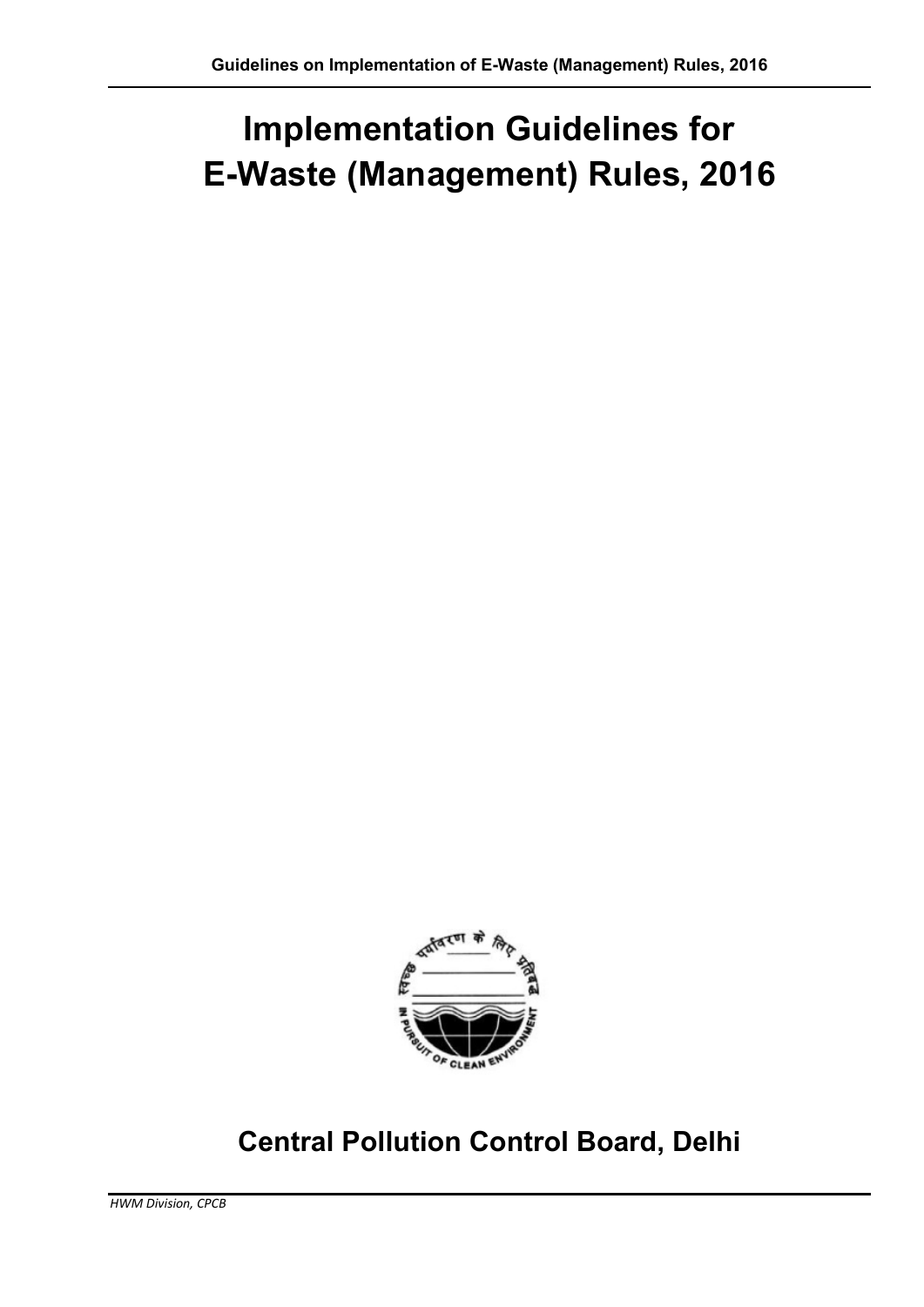## INDEX

| <b>Chapter</b> |                    | <b>Content</b>                                                          | Page<br>No.             |
|----------------|--------------------|-------------------------------------------------------------------------|-------------------------|
| 1.0            |                    | Introduction'                                                           |                         |
| 2.0            |                    | Guidelines for Implementing Extended Producer Responsibility            | $\overline{2}$          |
|                | 2.1                | Extended Producer Responsibility Plan (EPR-Plan)                        | $\overline{2}$          |
|                | $\overline{2.1.1}$ | <b>Estimation of E- Waste Generation</b>                                | $\overline{3}$          |
|                | 2.1.2              | <b>Estimation of Target for Collection</b>                              | $\overline{\mathbf{4}}$ |
|                | 2.1.3              | Details of Extended Producer Responsibility Plan                        | $\overline{4}$          |
|                | 2.1.4              | <b>Collection and Storage Plan</b>                                      | $\overline{5}$          |
|                | 2.1.5              | <b>Collection Centre</b>                                                | $\overline{5}$          |
|                | 2.1.6              | <b>Dismantlers &amp; Recyclers</b>                                      | 5                       |
|                | 2.1.7              | <b>Treatment Storage Disposal Facilities (TSDFs)</b>                    | 6                       |
|                | $\overline{2.2}$   | Documents required with Form-1                                          | $6\phantom{1}$          |
| 3.0            |                    | Guidelines for Collection and Storage of E-waste                        | 8                       |
| 4.0            |                    | <b>Guidelines for Collection Centre</b>                                 | 10                      |
|                | 4.1                | <b>Facilities of Collection Centres</b>                                 | 10                      |
| 5.0            |                    | Guidelines for Transportation of E-waste                                | 12                      |
| 6.0            |                    | Guidelines for Environmentally Sound Dismantling of E-Waste             | 13                      |
|                | 6.1                | <b>Dismantler</b>                                                       | 13                      |
|                | 6.2                | <b>Dismantling Process</b>                                              | 14                      |
|                | 6.3                | Space requirement for Dismantlers                                       | 16                      |
| 7.0            |                    | Guidelines for Environmentally Sound Recycling of E-Waste               |                         |
|                | 7.1                | Recycler                                                                | 17                      |
|                | 7.2                | <b>Recycling Process</b>                                                | 18                      |
|                | 7.3                | Space requirement for Recyclers                                         | 21                      |
| 8.0            |                    | <b>Guidelines for Refurbishers</b>                                      | 22                      |
| 9.0            |                    | <b>Guidelines for Consumers and Bulk Consumers</b>                      |                         |
|                | 9.1                | Consumers                                                               | 23                      |
|                | 9.2                | <b>Bulk Consumers</b>                                                   | 23                      |
|                |                    | Abbreviations                                                           | 24                      |
|                |                    | References                                                              | 25                      |
|                |                    | <b>List of Annexure</b>                                                 |                         |
|                | 1.                 | Annexure - I-                                                           | 26                      |
|                |                    | Example for Calculation of E- waste Generation                          |                         |
|                | 2.                 | Annexure - II                                                           | 27                      |
|                |                    | Self- Declaration Form                                                  |                         |
|                | 3.                 | Annexure - III<br><b>Technical Documents for RoHS</b>                   | 29                      |
|                | 4.                 | Annexure- IV                                                            | 30                      |
|                |                    | General Standards for Discharge of Environmental Pollutions:- Effluents |                         |
|                | 5.                 | Annexure - V                                                            | 33                      |
|                |                    | <b>National Ambient Air Quality Standards</b>                           |                         |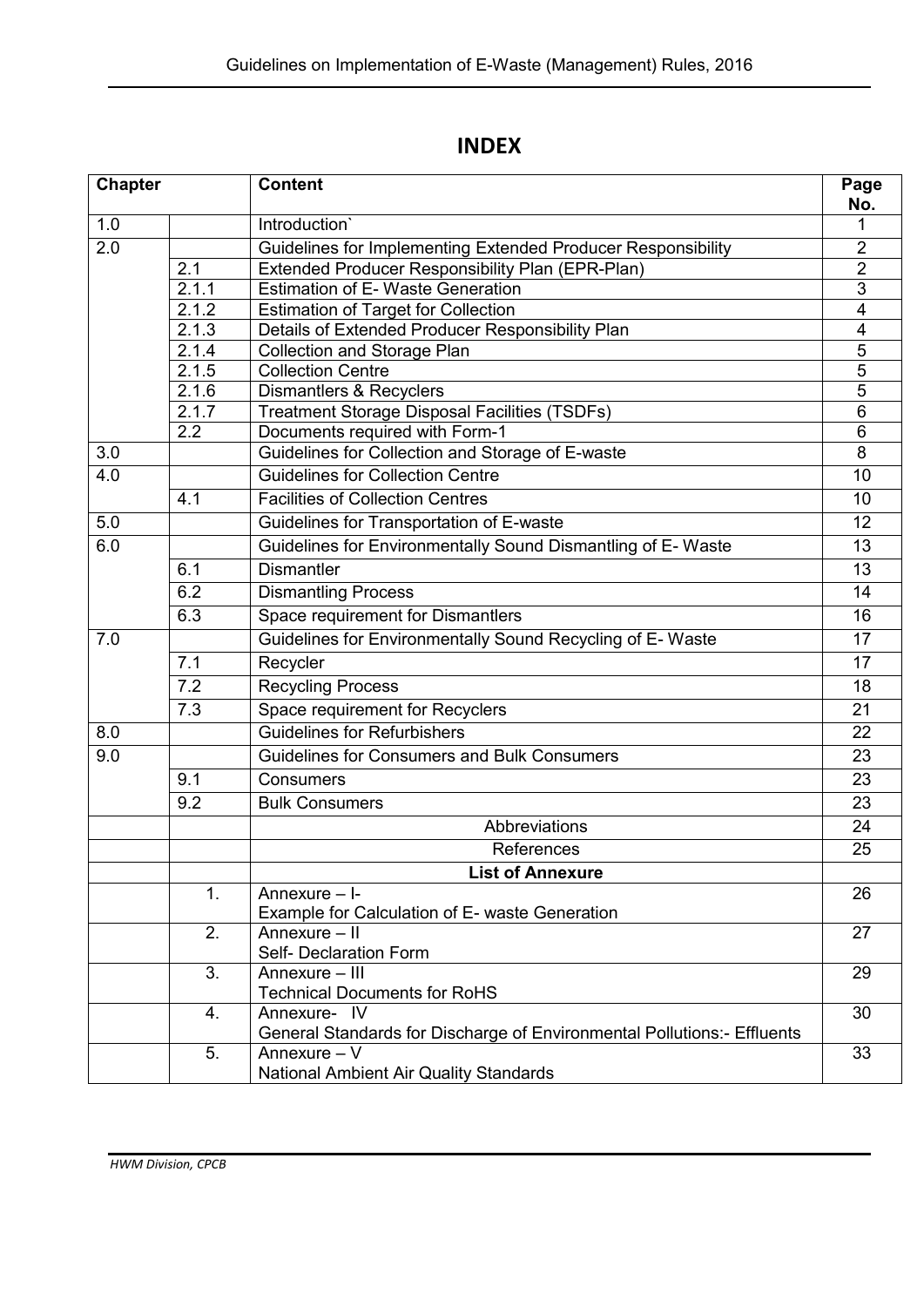#### 1.0 Introduction

E- Waste (Management & Handling) Rules, 2011 were notified in 2011 and had come into force since 1st May, 2012. In order to ensure effective implementation of E-Waste Rules and to clearly delineated the role of producers in EPR, MoEF & CC, Government of India in supersession of E-Waste (Management and Handling) Rules, 2011 has notified the E-Waste (Management) Rules, 2016 vide G.S.R. 338(E) dated 23.03.2016 which will be effective from 01-10-2016. These rules are applicable to every producer, consumer or bulk consumer, collection centre, dismantler and recycler of e-waste involved in the manufacture, sale, purchase and processing of electrical and electronic equipment or components specified in schedule – I of these Rules.

Two categories of electrical and electronic equipment namely (i) IT and Telecommunication Equipment and (ii.) Consumer Electricals and Electronics such as TVs, Washing Machines, Refrigerators Air Conditioners including fluorescent and other mercury containing lamps are covered under these Rules. The main feature, of these rules, is Extended Producer Responsibility (EPR).

Target based approach for implementation of EPR has been adopted in the E-Waste (Management) Rules, 2016, which stipulate phase wise collection target to producers for the collection of e-waste, either in number or weight, which shall be 30% of the estimated quantity of waste generation during first two year of implementation of rules followed by 40% during third and fourth years, 50% during fifth and sixth years and 70% during seventh year onwards.

The E-Waste (Management) Rules, 2016 mandate CPCB to prepare guidelines on implementation of E-Waste Rules, which includes specific guidelines for extended producer responsibility, channelisation, collection centres, storage, transportation, environmentally sound dismantling and recycling, refurbishment, and random sampling of EEE for testing of RoHS parameters. In this document all the above guidelines have been compiled except guidelines for random sampling of EEE for testing of RoHS parameters. These guidelines are given in separate sections of this document.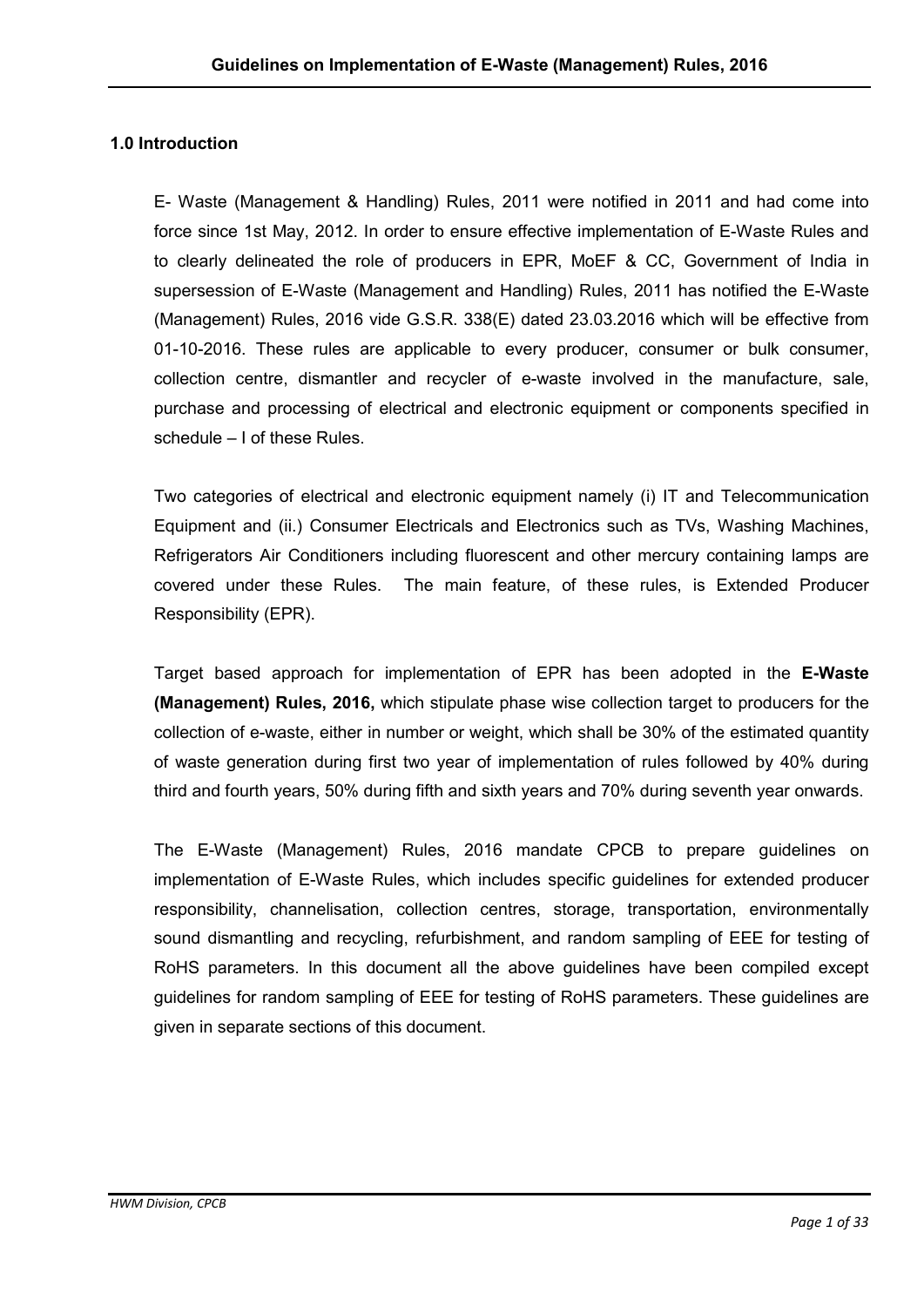## 2.0 Guidelines for Implementing Extended Producer Responsibility

Extended Producer Responsibility (EPR) is the responsibility of every producer of electrical and electronic equipment (EEE) for channelisation of e-waste to an authorised dismantler / recycler to ensure environmentally sound management of such waste. EPR authorisation is mandatory and has to be obtained by all the producers including importers, e-retailers/on-line sellers/e-bay etc. of EEE covered in E-Waste (Management) Rules, 2016. A producer can implement its EPR either through take-back system or by setting up collection centres or both for channelisation of e-waste/end of life products to authorised dismantlers/recyclers. The producers are required to have arrangements with authorised dismantlers/recyclers either individually or collectively or through a Producer Responsibility Organisation (PRO) or E-Waste Exchange system as spelt in their EPR Plan which is approved/authorised by Central Pollution Control Board (CPCB). Selling or placing of EEE in the market by any producer without EPR Authorisation shall be considered as violation of the Rules and causing damage to the environment, which shall attract provisions under E (P) Act, 1986.

## 2.1 Extended Producer Responsibility Plan (EPR- Plan)

EPR Plan is an implementation plan of the producer where the producer gives its overall scheme to fulfil its Extended Producer Responsibility for achieving targets and details out the mechanism for collection and channelisation of e-waste generated by the producer.

The EPR plan requires estimating the quantity of E-waste generated from their end-of-life products, outlining a scheme for collection and channelization of their end-of-life products or products with same EEE code to authorised dismantlers/recyclers, estimated budget for implementing EPR, outline the scheme of creating awareness, declaration on ROHS compliance and submission of documents in this regard. Every producer should make an application seeking EPR authorisation in Form-1 of the E-Waste (M) Rules, 2016 addressed to the Member Secretary, Central Pollution Control Board. Form-1 should contain the relevant information pertaining to collection and channelization of their end-of-life products as detailed in sections 2.1.1 to 2.1.7. The Producers has liberty to revise their EPR Plan from time to time with information to CPCB. In such cases the EPR authorisation need amendments.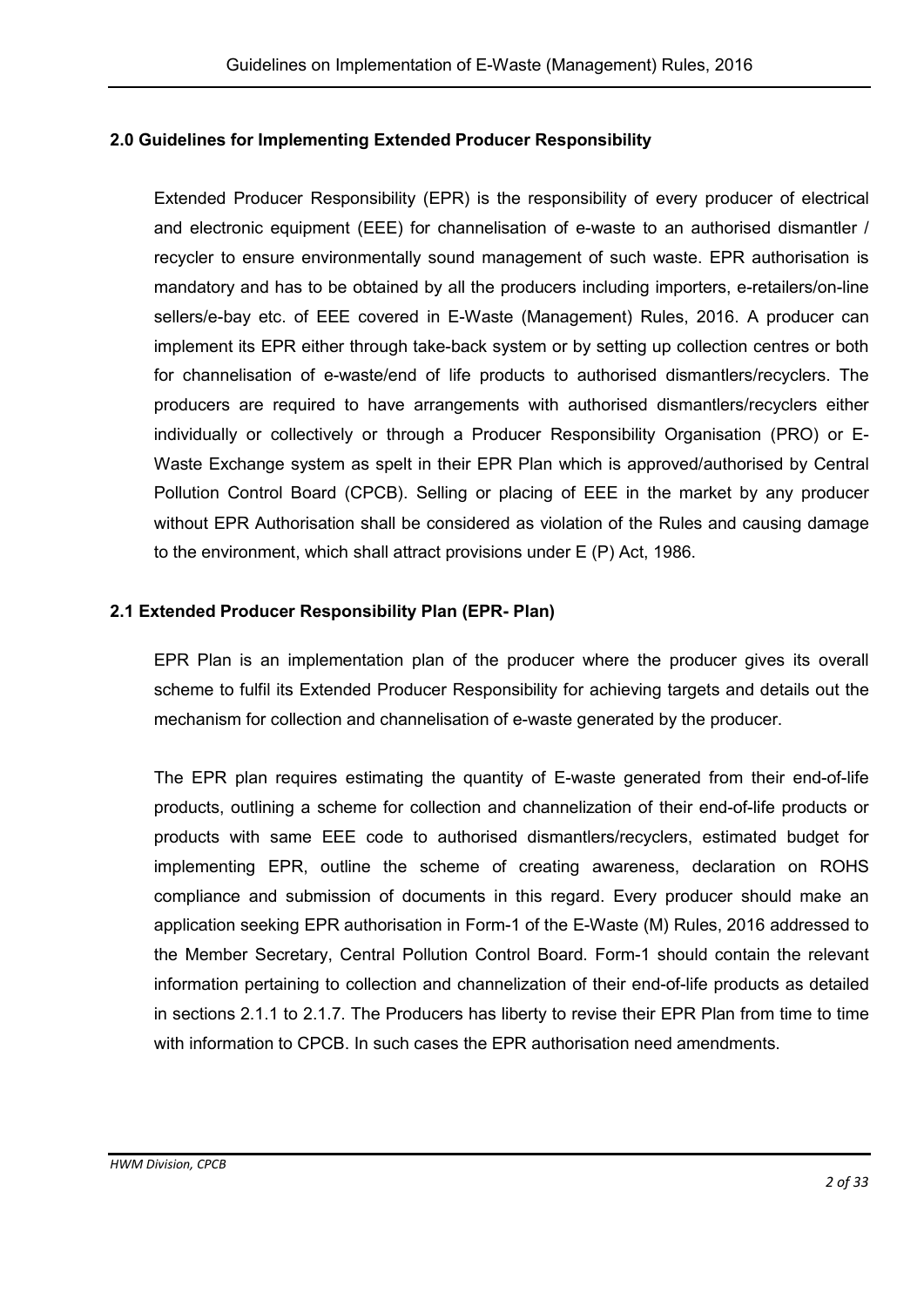2.1.1 Estimation of E-Waste Generation - E-waste generated by producer for a specific EEE category code is to be estimated on the basis of quantity (number or weight) of EEE placed in the market in the previous years and taking into consideration the average life of the equipment. Such estimate should be carried out using the following method;

The generation of e-waste from end of life products:

E-waste generation (weight or number) in the financial year 'x – y' = Sales in the financial  $year ' (x-z) - (y-z)'$ 

where,  $x - y' =$  financial year in which generation is estimated, and

z= average life span of EEE (Examples are given at Annexure - I)

Average life of the EEE to be used in the above formula is given below:

| Sr. | Categories of electrical and electronic EEE Code |                    | <b>Average Life</b> |
|-----|--------------------------------------------------|--------------------|---------------------|
| No. | equipment                                        |                    |                     |
| i.  | <b>Information</b><br>technology<br>and          |                    |                     |
|     | telecommunication equipment                      |                    |                     |
|     | Centralized data processing:                     | ITEW1              |                     |
|     | Mainframe                                        |                    | 10 Years            |
|     | Minicomputer                                     |                    | 5 Years             |
|     | Personal Computing: Personal Computers           | ITEW <sub>2</sub>  | 6 Years             |
|     | (Central Processing Unit with input and output   |                    |                     |
|     | devices)                                         |                    |                     |
|     | Computing:<br>Personal<br>Laptop                 | ITEW <sub>3</sub>  | 5 Years             |
|     | Computers(Central Processing Unit with input     |                    |                     |
|     | and output devices)                              |                    |                     |
|     | <b>Personal Computing: Notebook Computers</b>    | ITEW4              | 5 Years             |
|     | Personal Computing: Notepad Computers            | ITEW <sub>5</sub>  | 5 Years             |
|     | Printers including cartridges                    | ITEW6              | 10 Years            |
|     | Copying equipment                                | ITEW7              | 8 Years             |
|     | Electrical and electronic typewriters            | ITEW8              | 5 Years             |
|     | User terminals and systems                       | ITEW9              | 6 Years             |
|     | Facsimile                                        | ITEW10             | 10 Years            |
|     | <b>Telex</b>                                     | ITEW11             | 5 Years             |
|     | Telephones                                       | ITEW12             | 9 Years             |
|     | Pay telephones                                   | ITEW13             | 9 Years             |
|     | Cordless telephones                              | ITEW14             | 9 Years             |
|     | Cellular telephones                              | ITEW15             |                     |
|     | Feature phones                                   |                    | 7 Years             |
|     | Smart phones                                     |                    | 5 Years             |
|     | Answering systems                                | ITEW <sub>16</sub> | 5 Years             |
| ii. | <b>Consumer electrical and electronics:</b>      |                    |                     |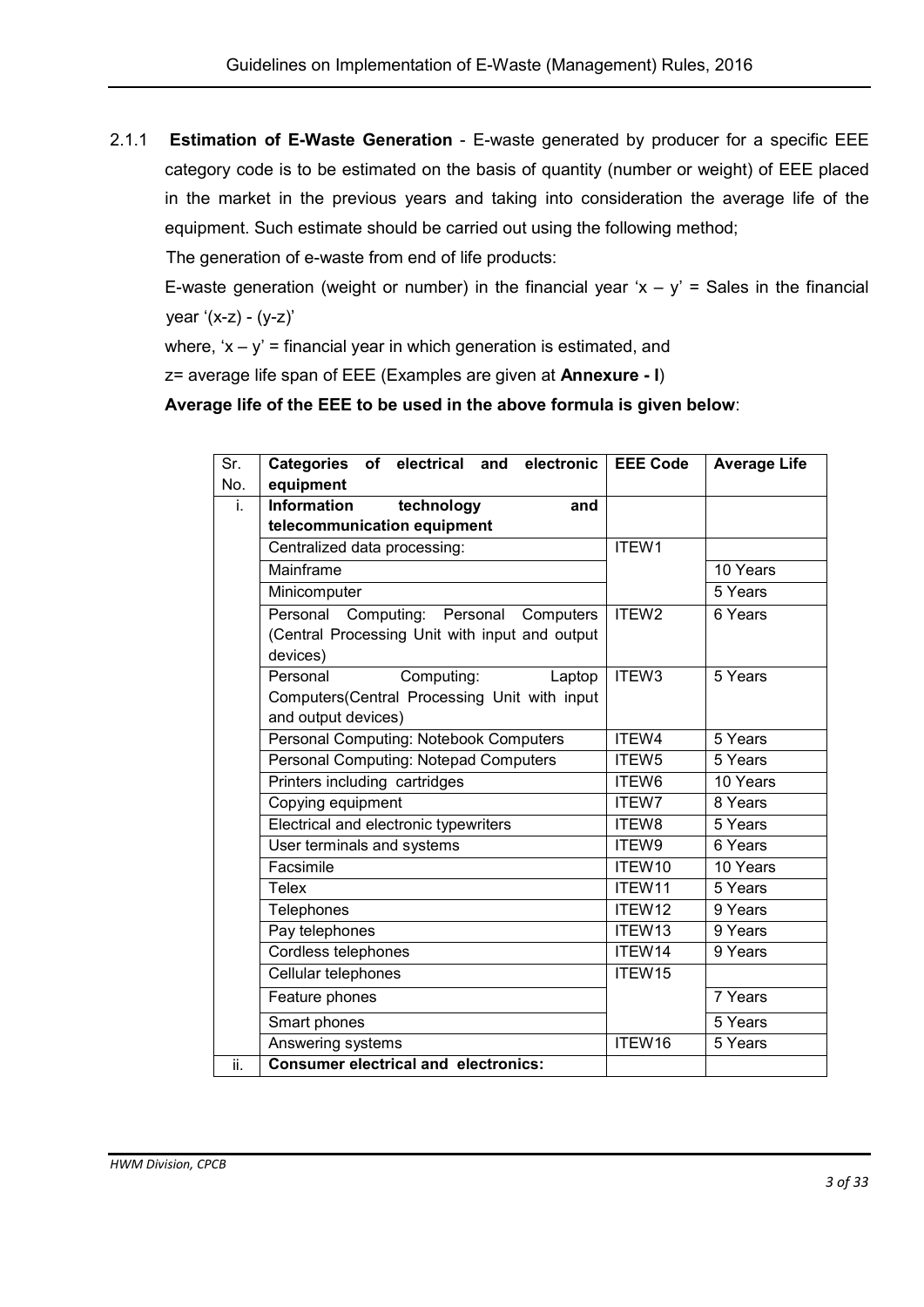| Sr. | Categories of electrical and electronic             | <b>EEE Code</b>   | <b>Average Life</b> |
|-----|-----------------------------------------------------|-------------------|---------------------|
| No. | equipment                                           |                   |                     |
|     | Television sets (including sets based on (Liquid    | CEEW1             | 9 Years             |
|     | Display and Light Emitting<br>Diode<br>Crystal      |                   |                     |
|     | technology)                                         |                   |                     |
|     | Refrigerator                                        | CEEW <sub>2</sub> | 10 Years            |
|     | <b>Washing Machine</b>                              | CCEW <sub>3</sub> | 9 Years             |
|     | Air-conditioners<br>centralized<br>air<br>excluding | CCEW4             | 10 Years            |
|     | conditioning plants                                 |                   |                     |
|     | containing<br>Mercury<br>other<br>Fluorescent and   | CEEW <sub>5</sub> | 2 Years             |
|     | lamps                                               |                   |                     |

- 2.1.2 **Estimation of Target for Collection** the target for collection of E-Waste shall be based on estimated generation calculated for each EEE code for a specific financial year as specified above. E-Waste collection target for the financial year 2016 – 2017 would be 15% of the estimated E-waste generation, and for the year 2017 – 2018, the collection target would be 30%. These targets would increase to 40 % for next 2 financial years between 2018 – 2020, 50% for the financial years between 2020 - 2022 and 70% of the estimated E-waste generation for the financial years 2022 – 2023 onwards. Here it may be observed that collection targets would be applicable depending on life of the product given in above table and accordingly, if a producer enters the business in the year 2016 - 2017 for item code ITEW7(copying equipment), the collection targets for which would be applicable from the year 2021-22 at 50% collection target.
- 2.1.3 Details of Extended Producer Responsibility Plan Producers should submit their own EPR plans appended to Form-1 for seeking EPR authorization. Producers may submit multiple options and schemes for channelization of E-Waste and such scheme should be described with a brief write-up along with a schematic flow chart/diagram of E-waste movement. The options and schemes for E-Waste channelization may comprise the following;
	- > Details of scheme/incentive for returning of e-waste by consumers /bulk consumers whether through dealers or buy-back arrangements or take-back systems or exchange scheme for channelization of e-waste.
	- $\triangleright$  If producer is opting to manage its EPR responsibility through PRO, then details of PRO's organisational structure and system of collection and channelisation to the authorised dismantlers/recyclers of e-waste.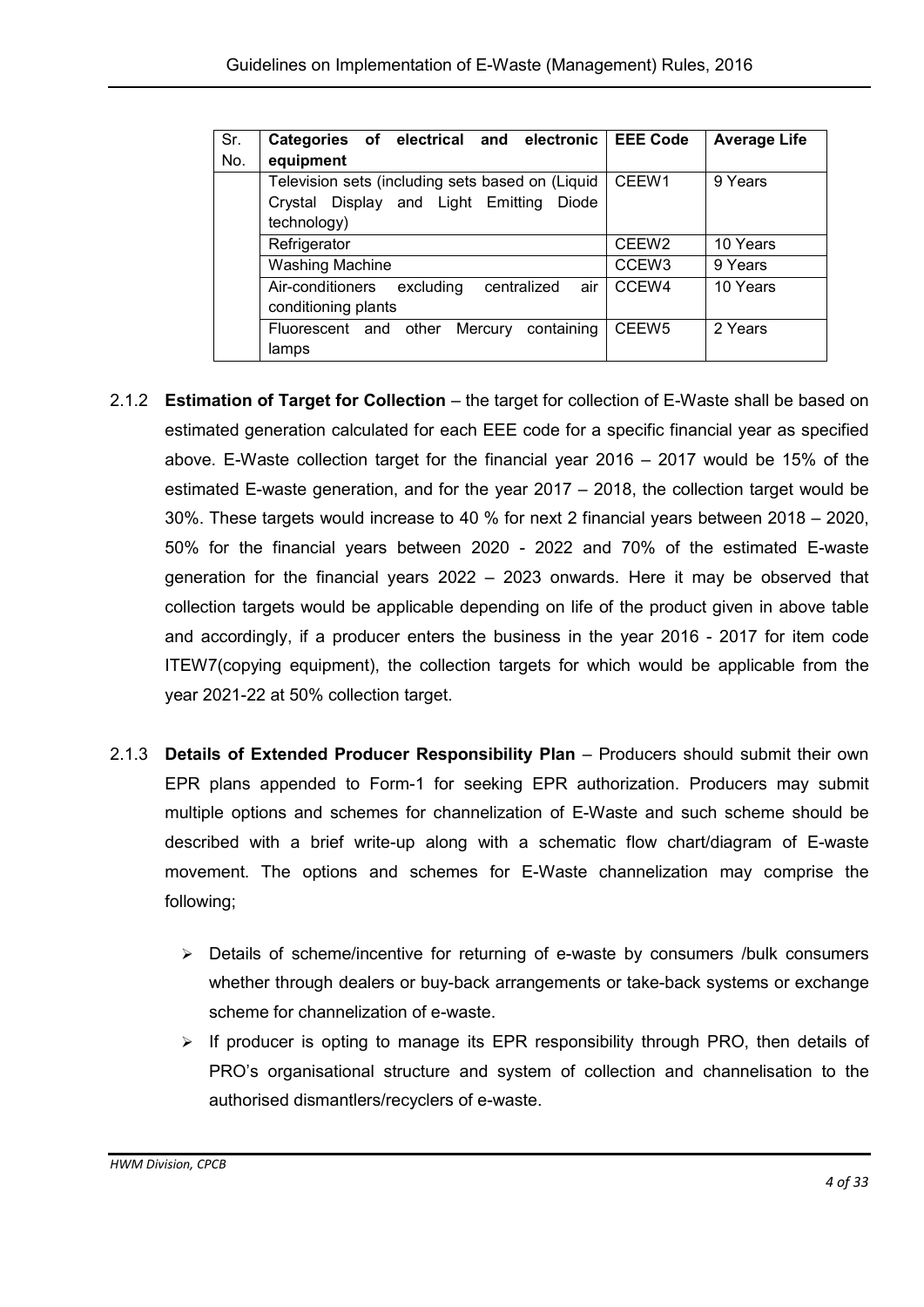- $\triangleright$  If e-waste exchange is part of channelisation then the details thereof.
- $\triangleright$  If producer is opting for 'deposit refund scheme' (DRS) or exchange scheme for collection and channelisation of e- waste, then the details of mode of refund of the deposited amount taken from the consumer or bulk consumer at the time of sale has to be specified along with interest that becomes due at the prevalent rate for the period of the deposit at the time of take-back of the end-of life products.
- > Producers of item code: CEEW5 (fluorescent and other mercury containing lamp) may provide list of waste deposition centre or collection points financed by them as per their obligation under rule 17 (1) of the Solid Waste Management Rules 2016 for channelizing such wastes to recyclers or TSDFs.
- 2.1.4 Collection and Storage plan Information pertaining to collection and storage should be appended to Form-1. It should be ensured that collection and storage of E-waste is managed as per the guidelines for 'collection and storage of e-waste' as given in section 3.0 of this document.

Channelization Plan - Form-1 should provide information pertaining to channelization. The following points should be considered in planning a system for E-Waste channelisation;

- make assessment of potential collection of e-waste, area or region wise.
- take help of any professional agency like Producer Responsibility Organisation (PRO) and e-waste exchange.
- $\triangleright$  identify authorised dismantlers/recyclers for channelisation of quantum of e-waste assessed above. Assess the capacity and capability of each identified authorised dismantlers/recyclers to ensure environmentally sound management of e-waste channelised to them.
- 2.1.5 Collection Centres Producers shall specify details of their own collections centres or the collection centres with which they have agreement. Following details on collection centres should be provided in Form-1 if the collection centres are part of their channelisation;
	- $\triangleright$  details of collection centres such as address and name(s) of the entity (producer, group of producers, refurbisher, recyclers or dismantlers) who are operating the collection centres in tabular form.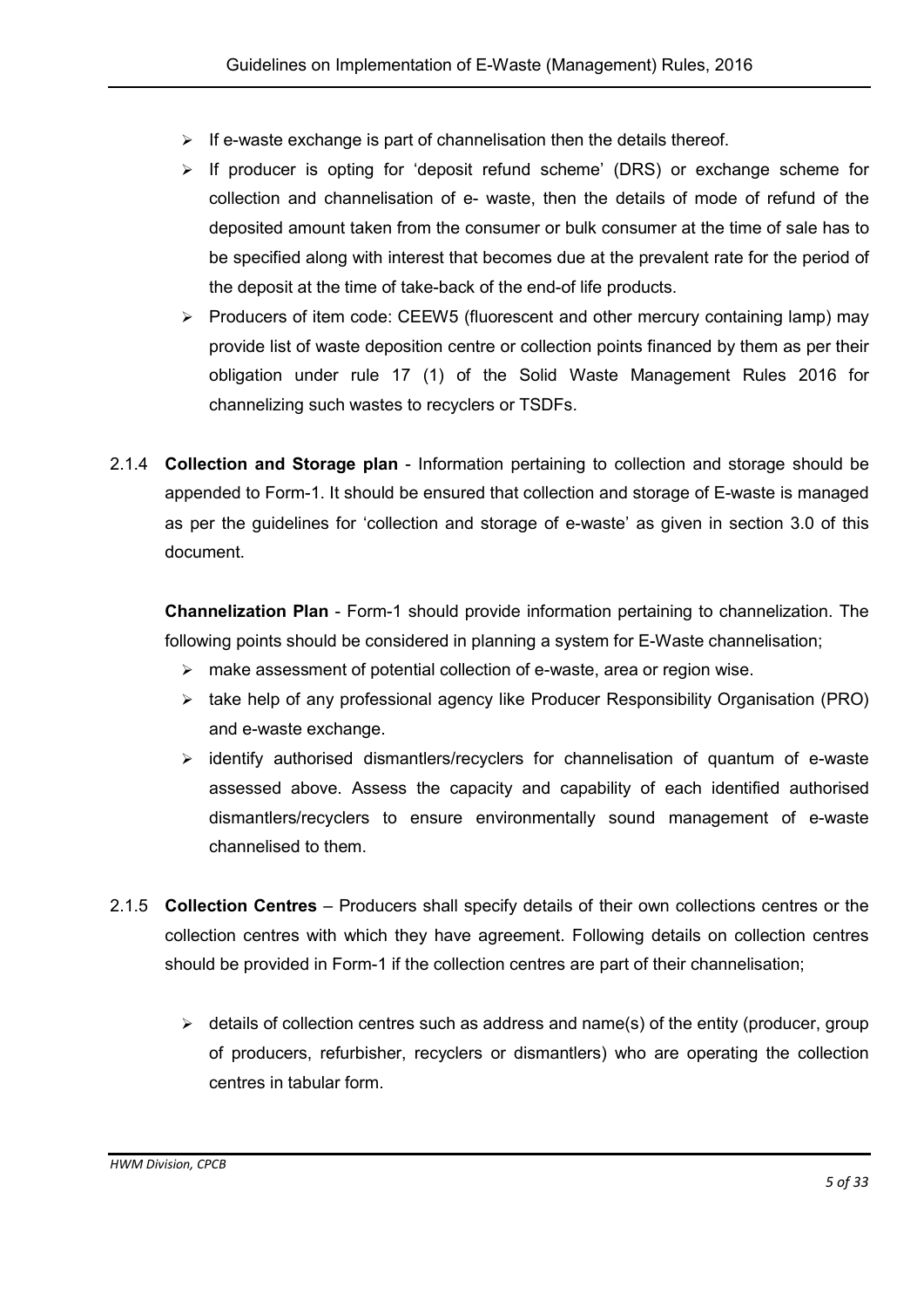- $\triangleright$  The number of collection centres should be proportionate and justifiable with the estimated generation for channelization of e-waste. These collections centres or collection points should have facilities as specified in section 4.0 of this document.
- 2.1.6 **Dismantlers & Recyclers** Details such as name, location, processing capacity and contact details of the authorised dismantling /recycling facilities, which are part of channelisation of E-waste of the producer should be provided in a separate table to Form-1. The details provided above should be commensurate and justifiable with the quantum of e-waste estimated as per section 2.1.2 of this document.
- 2.1.7 Treatment, Storage, Disposal Facilities (TSDFs) In case there are no recyclers available for recycling of end-of-life EEE item code: CEEW5 (fluorescent and other mercury containing lamps), then the producers should provide list of Treatment Storage and Disposal Facilities with whom they have agreement.

## 2.2 Documents required with Form-1

Every producer of EEE listed in Schedule-I has to apply in Form-1 address to the Member Secretary, CPCB for seeking EPR Authorisation within a period of ninety (90) days starting from 01/10/2016. In case of renewal of EPR Authorisation, the application to CPCB has to be made before one hundred and twenty (120) days of its expiry. The following documents are required to be submitted along with Form-1:

- $\triangleright$  Documents related to EPR plan as envisaged in sections 2.1.
- $\triangleright$  Details of proposed awareness programmes and allied initiatives.
- $\triangleright$  Estimated budget earmarked for Extended Producer Responsibility (EPR)
- $\triangleright$  Copies of agreement document with dealers, collection centres, dismantlers, recyclers, treatment, storage and disposal facilities (TSDFs) etc.
- $\triangleright$  Self-declaration for compliance of RoHS as per the format given at Annexure II.
- $\triangleright$  The technical documents (supplier declaration- description of product, document for materials, parts, and/or sub-assemblies and analytical test result) as an evidence that the reduction of hazardous substance (RoHS) provisions are complied by the product based on standard EN 50581 of EU as at Annexure - III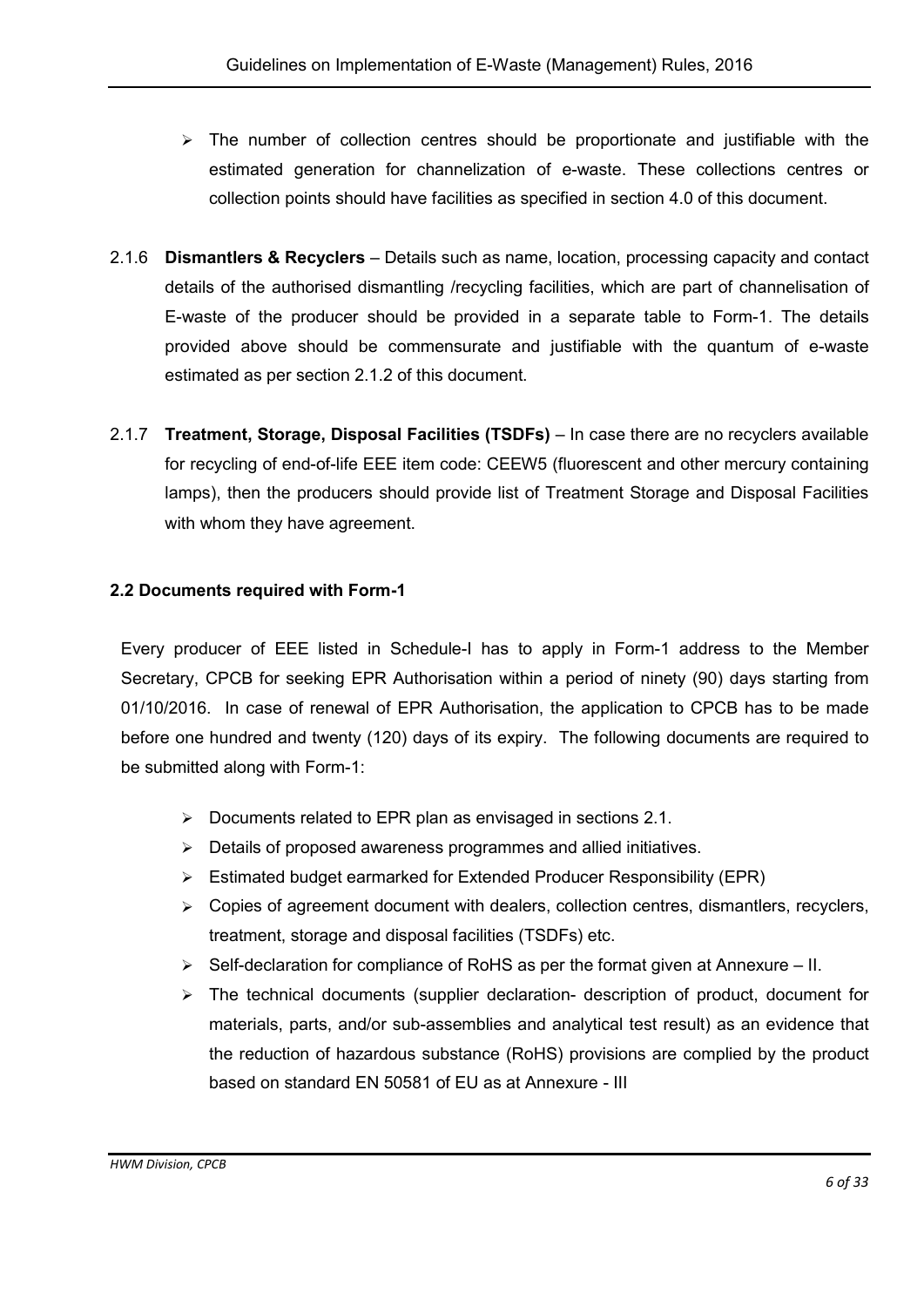- $\triangleright$  Copy of the permissions/licences from the relevant ministry/department for marketing various products or for doing the business as given below:
	- i. TIN details
	- ii. PAN details
	- iii. Incorporation certificate
	- iv. Copy IEC in case of importers
- ▶ Copy of authorisation issued by the SPCBs/PCCs earlier under E-Waste (Management & Handling) Rules, 2011 in case of those producers who are operating in the country prior to 01-10-2016.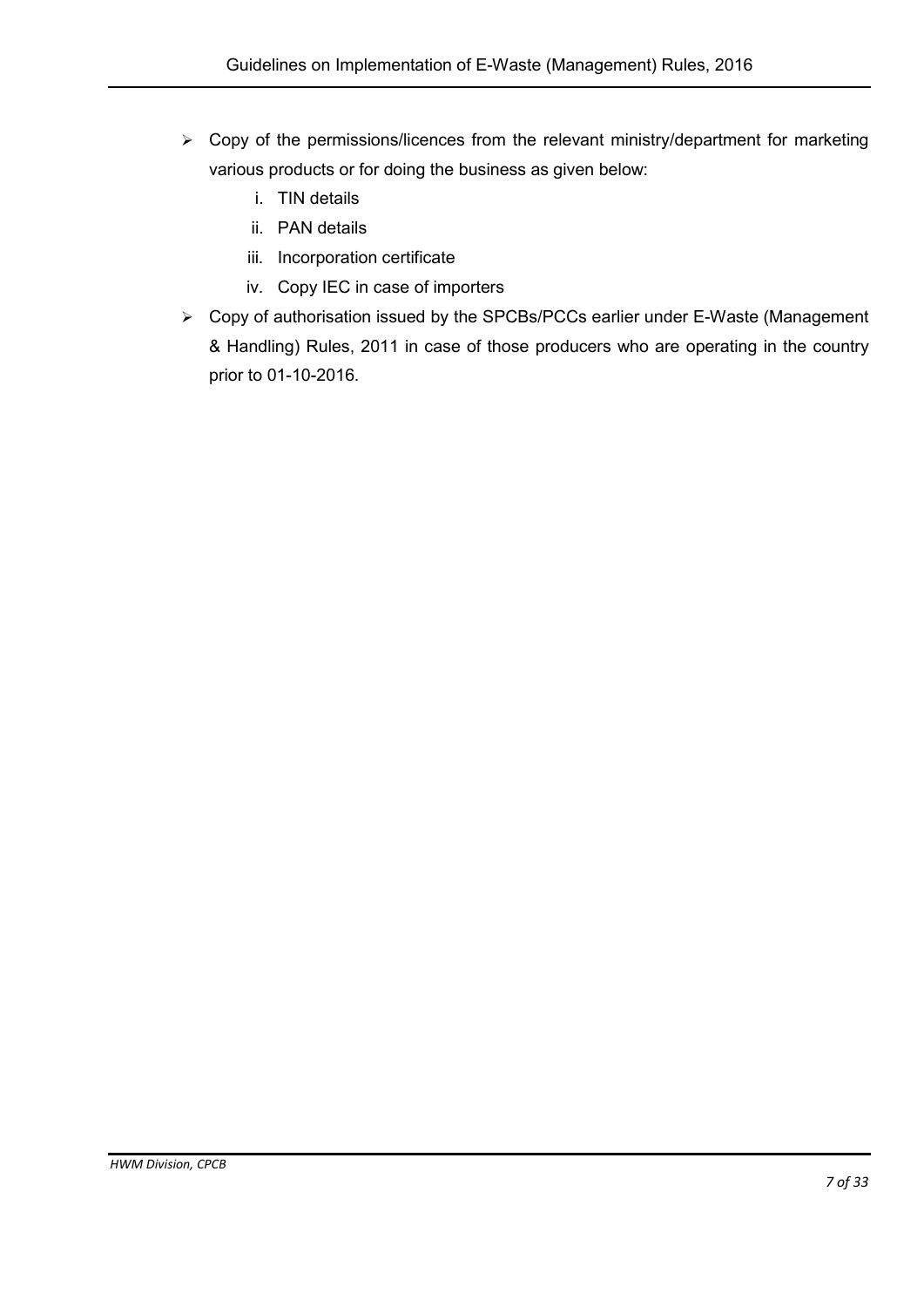#### 3.0 Guidelines for Collection and Storage of E-Waste

- $\triangleright$  After assessing their requirement of collection of e-waste, producers may device a collection mechanism which may include take-back through dealers, collection centres or directly through authorised dismantlers/recyclers.
- $\triangleright$  For collection of e-waste producer may take help of any professional agency like Producer Responsibility Organisation (PRO)/e-waste exchange. Producer may manage a system directly for collection of e-waste by involving relevant stakeholders such as consumer, bulk consumer, informal sector, resident associations, retailers and dealers, etc.
- $\triangleright$  Producers may also have an arrangement of collection of e-waste from individual consumers and bulk consumers as well.
- $\triangleright$  The producers may publicize their collection system which may include details of their collection points, bins and collection vans linked to collection centres, take-back system, deposit refund scheme, e-waste exchange, retailers/dealers and PRO etc. for making collection system effective and workable.
- $\triangleright$  If take back system is being provided, then it should be accessible to any citizen located anywhere in the country and may be provided through retailers/dealers or through service centres.
- > The producers may provide consumer/ bulk consumer following details of take-back system:
	- (i) Link of their web site where information pertaining to take-back system is available
	- (ii)Toll free number to be available during working hours (10 A.M. to 6 P.M.) for consumers / bulk consumers.
	- (iii) Phone number/mobile numbers of grievance redressal in case, toll free number is not working
	- (iv) Details of their dealers, retailers, collection points/bins/pick up vans linked to collection centres for depositing of e-waste by the consumer/bulk consumers if they are part of the take-back system
	- (v) Details of any incentive scheme for consumers / bulk consumers for returning of ewaste
	- (vi) Details of authorised dismantlers/recyclers who can take-back e-waste on behalf of the producer if dismantlers/recyclers are part of take-back system
- $\triangleright$  Producers may maintain data base of consumers while selling EEE so that consumers/ bulk consumers can be approached for collection of e-waste / end of life products.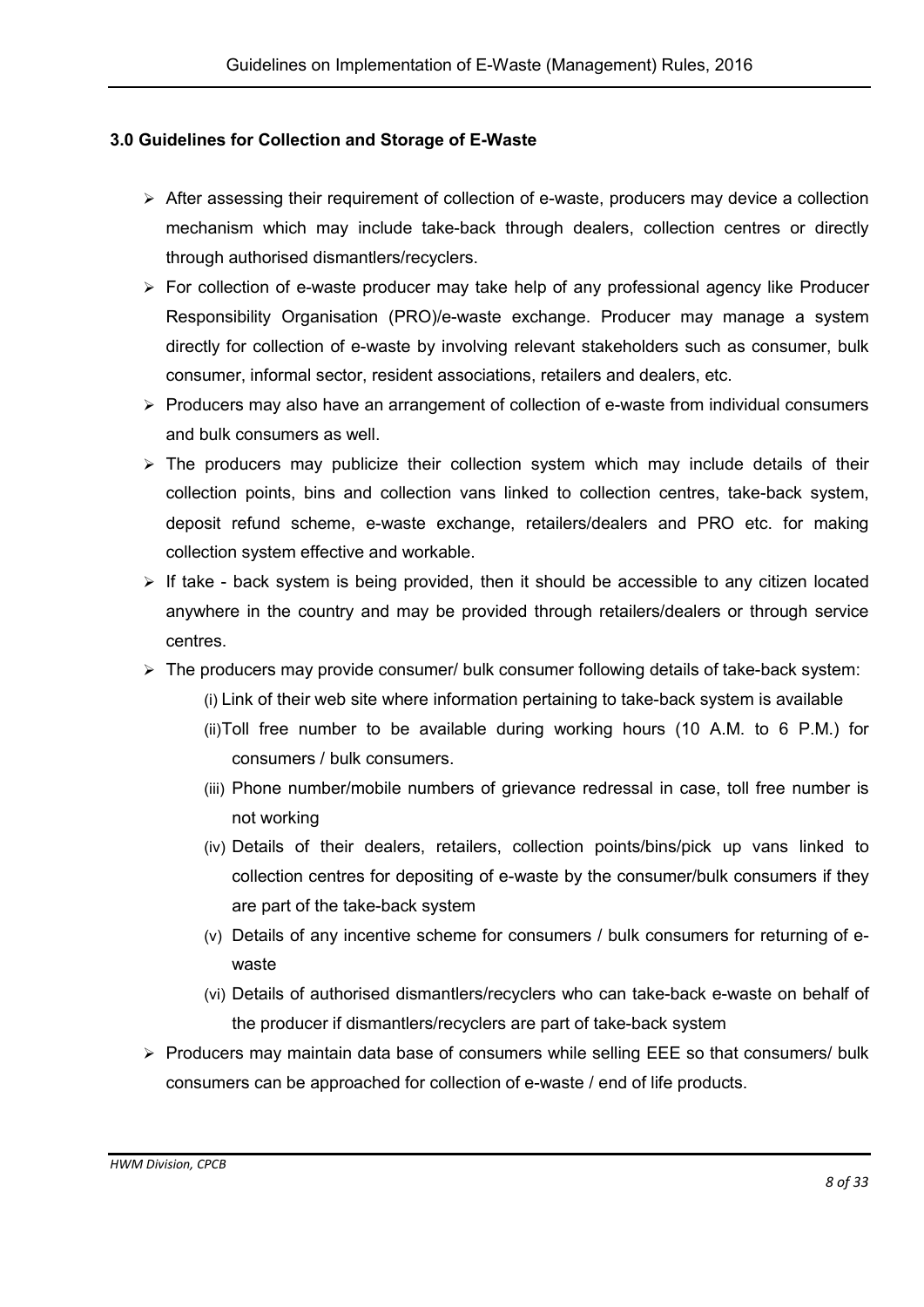- $\triangleright$  Every Producer, collection centre, dealer, dismantler, recycler and refurbisher may store the e-waste for a period not exceeding one hundred and eighty (180) days and shall maintain a record of collection, sale, transfer and storage of wastes and make these records available for inspection. The period of storage of one hundred and eighty (180) days may be extended by the concerned SPCBs/PCCs up to three hundred and sixty-five (365) days in case the ewaste needs to be specifically stored for research development of a process for its recycling or reuse.
- $\triangleright$  Storage of end of life products may be done in a manner which does not lead to breakage of these products and safe to workers handling such products.
- $\triangleright$  During storage of e-waste care may be taken:
	- (i) To avoid damage to refrigerators and air-conditioner so as to prevent release of refrigerant gases such as CFC, HFS, HCFC etc. and to prevent spillage of oils (mineral or synthetic oil) and other emissions.
	- (ii) To avoid damage to Cathode Ray Tube
	- (iii) To avoid damage to fluorescent and other mercury containing lamps
	- (iv) To avoid damage to equipment containing asbestos or ceramic fibres to avoid release of asbestos or ceramic fibres in the environment.
- $\triangleright$  After collection of fluorescent and other mercury containing lamps, it should be sent only to a recycler or to a TSDF in case no recycler is available.
- Loading, transportation, unloading and storage of E-Waste / end of life products should be carried out in such a way that its end use such as re-use after refurbishing or recycling or recovery is unaffected.
- $\triangleright$  The storage area should have fire protection system in place.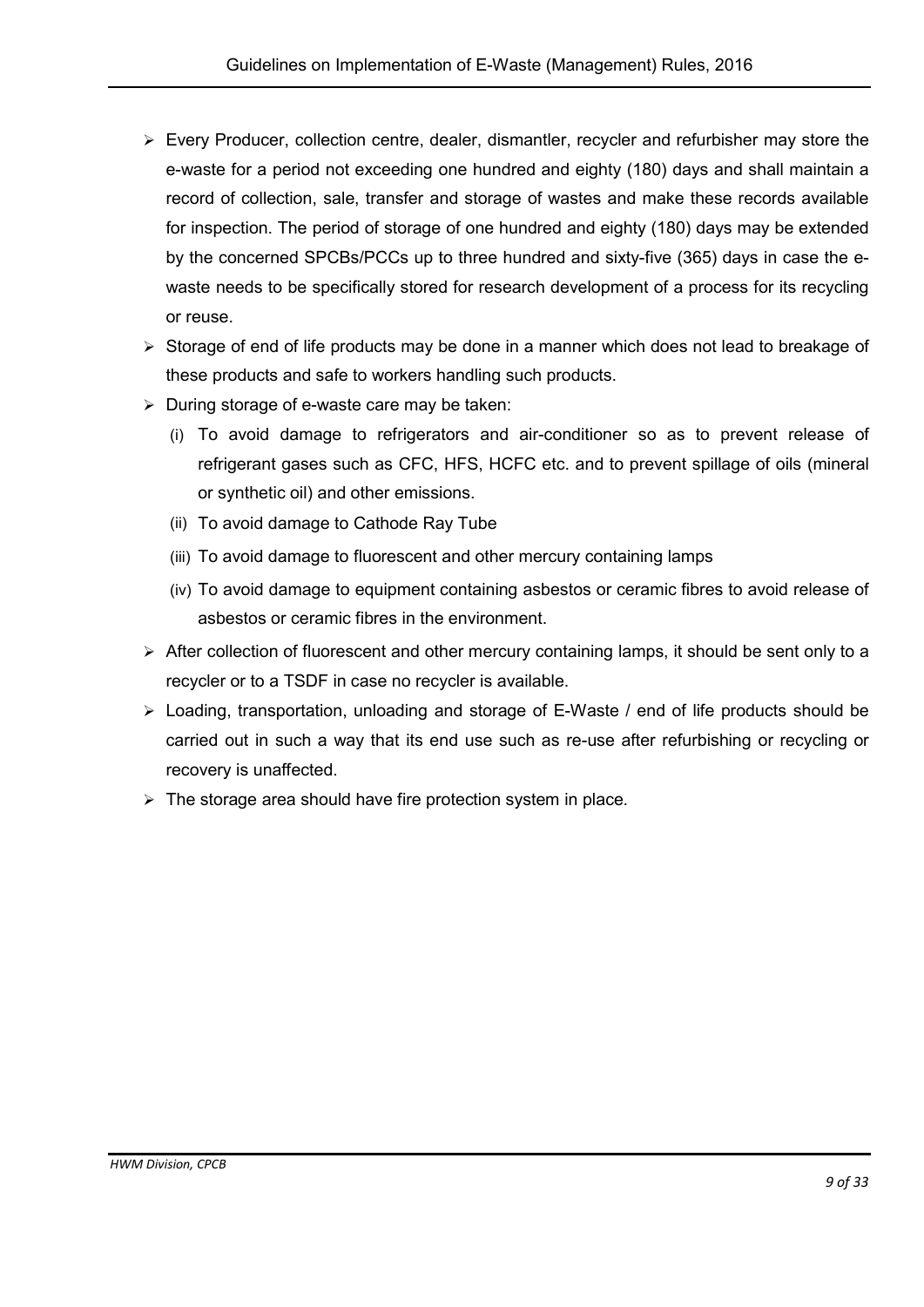#### 4.0 Guidelines for Collection Centre

- $\triangleright$  Collection centre or collection points are part of E-waste channelisation, and can be established by producers, refurbishers, dismantlers and recyclers. Collection Centre may collect and store e-waste, on behalf of producer / dismantler / recycler /refurbisher and transfer the same to authorised dismantlers / recyclers.
- $\triangleright$  Only those collection centres may operate which are specified in EPR-Authorisation of the producers including the collection centres established by dismantlers / recyclers / refurbishers and having agreement with Producers.
- $\triangleright$  If the collection centres are operating on behalf of many producers, then all such producers should provide this information in their EPR application.
- $\triangleright$  Collection centres have to collect e-waste on behalf of producers including those arising from orphaned products. Collection centres established by producers can be managed by their PRO or dismantler and recycler having agreement with producers.
- $\triangleright$  The collection points/bins can be at designated places where e-waste can be collected from residential areas, office complexes, commercial complexes, retail outlets, customer care stores, educational and research institutions, resident welfare associations (RWAs). These collection points have to be part of producer's collection and channelisation plan.
- $\triangleright$  Mobile collection vans can be used for door to door collection of e-waste from institutions/ individuals/small enterprises and such vans shall be linked to collection centres, and if provided by producers, shall be part of their EPR Plan.
- $\triangleright$  Material from collection centres should be send only to the authorised dismantlers and Recyclers except in case of used Fluorescent and other mercury containing lamps, which can be sent to TSDF in case recyclers are not available.

#### 4.1 Facilities at Collection Centres

- Collection Centre should have weighing equipment for weighing each delivery received by it and maintain a record in this regard.
- Loading, transportation and unloading, storage of end of life product should be carried out in such a way that there should not be any damage to health, environment and to the product itself particularly care should be taken for Cathode Ray Tubes (CRT), LCD/LED/Plasma TV, Refrigerator, Air Conditioners and fluorescent and other mercury containing lamps so as to avoid breakage.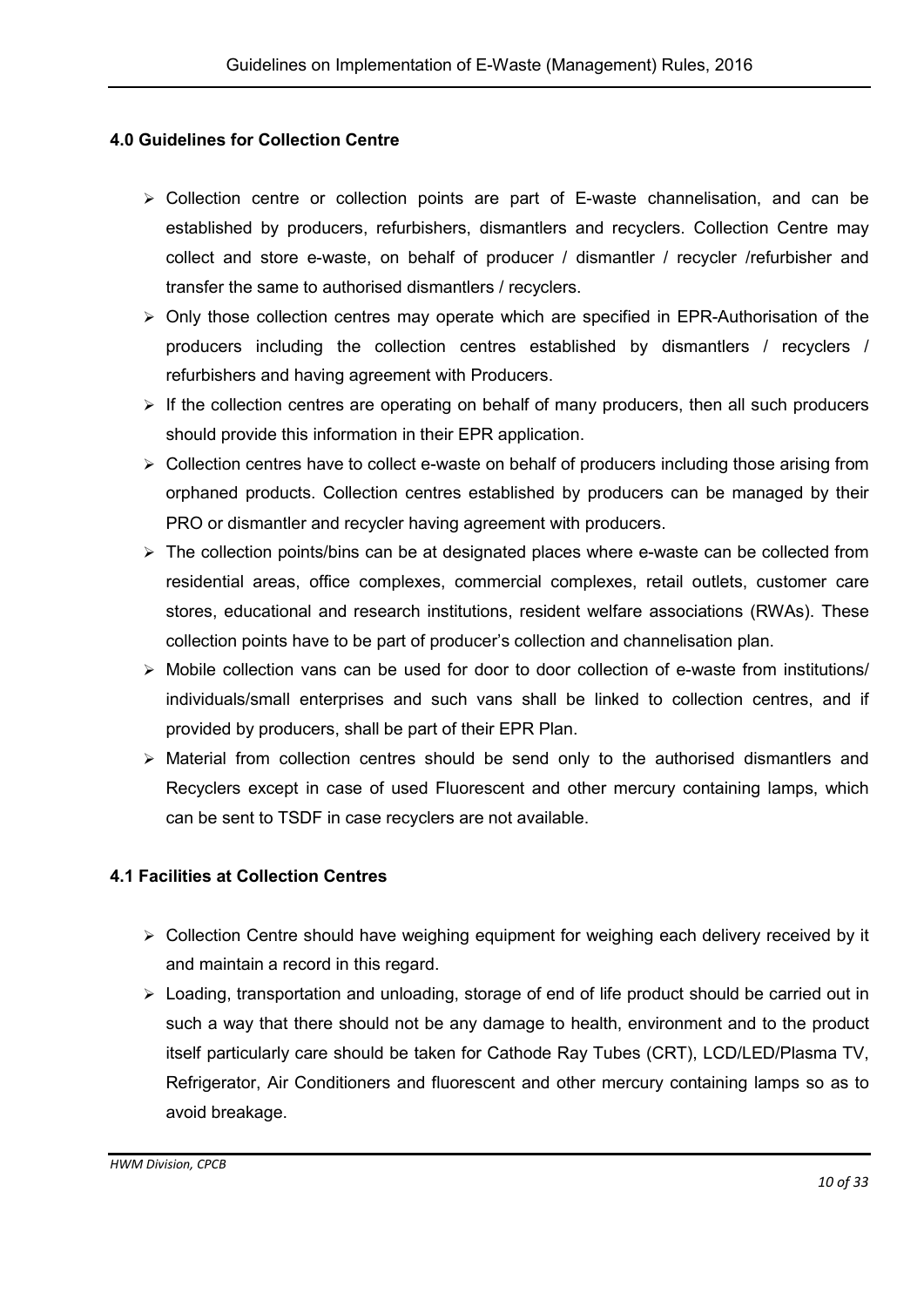- $\triangleright$  Cathode Ray Tubes (CRT), LCD / LED / Plasma TV and fluorescent and other mercury containing lamps should be stored either in containers or stored in stable manner to avoid damage or breakage.
- > The storage capacity of any collection centre should commensurate with volume of operations (weight and numbers) and category of E-waste. Space needed for storage of different category of e-waste is given below:

| (i)   | <b>ITEW1 to ITEW6</b>  | $-4.0$ m <sup>3</sup> /tonne  |
|-------|------------------------|-------------------------------|
| (ii)  | Monitors (CRT)         | $-5.0$ m <sup>3</sup> /tonne  |
| (iii) | <b>ITEW7 to ITEW10</b> | $-5.0$ m <sup>3</sup> /tonne  |
| (iv)  | ITEW11 to ITEW14       | $-3.0 \text{ m}^3$ /tonne     |
| (v)   | ITEW15                 | $-1.0$ m <sup>3</sup> /tonne  |
|       | $(vi)$ ITEW16          | $-3.0 \text{ m}^3$ /tonne     |
|       | (vii) CEEW1            | $-6.5 \text{ m}^3$ /tonne     |
|       | (viii) CEEW2           | $-10.0$ m <sup>3</sup> /tonne |
|       | (ix) CEEW3             | $-7.5 \text{ m}^3$ /tonne     |
| (x)   | CEEW4                  | $-6.0$ m <sup>3</sup> /tonne  |
| (xi)  | CEEW <sub>5</sub>      | $-1.0$ m3/tonne               |

- $\triangleright$  Collection Centre should store e-waste product category wise.
- $\triangleright$  Collection Centre should maintain the records of E-Waste collected and account the same to respective producers.
- $\triangleright$  The collection centre where refrigerator and air conditioners are also stored should have adequate facilities for managing leakage of compressor oils, coolant/refrigerant gases such as CFCs/HCFCs and mercury from end of life fluorescent and other mercury containing lamp etc. Spills involving broken Fluorescent lamps, Oils spills should first be contained to prevent spread of the material to other areas. This may involve the use of dry sand, proprietary booms / absorbent pads, stabilizing chemicals etc. for subsequent transfer of hazardous waste to TSDFs.
- Covered shed/spaces have to be used for storage of E-Waste.
- $\triangleright$  Collection Centre should necessarily have adequate fire-fighting arrangement, escape route, for emergency exit.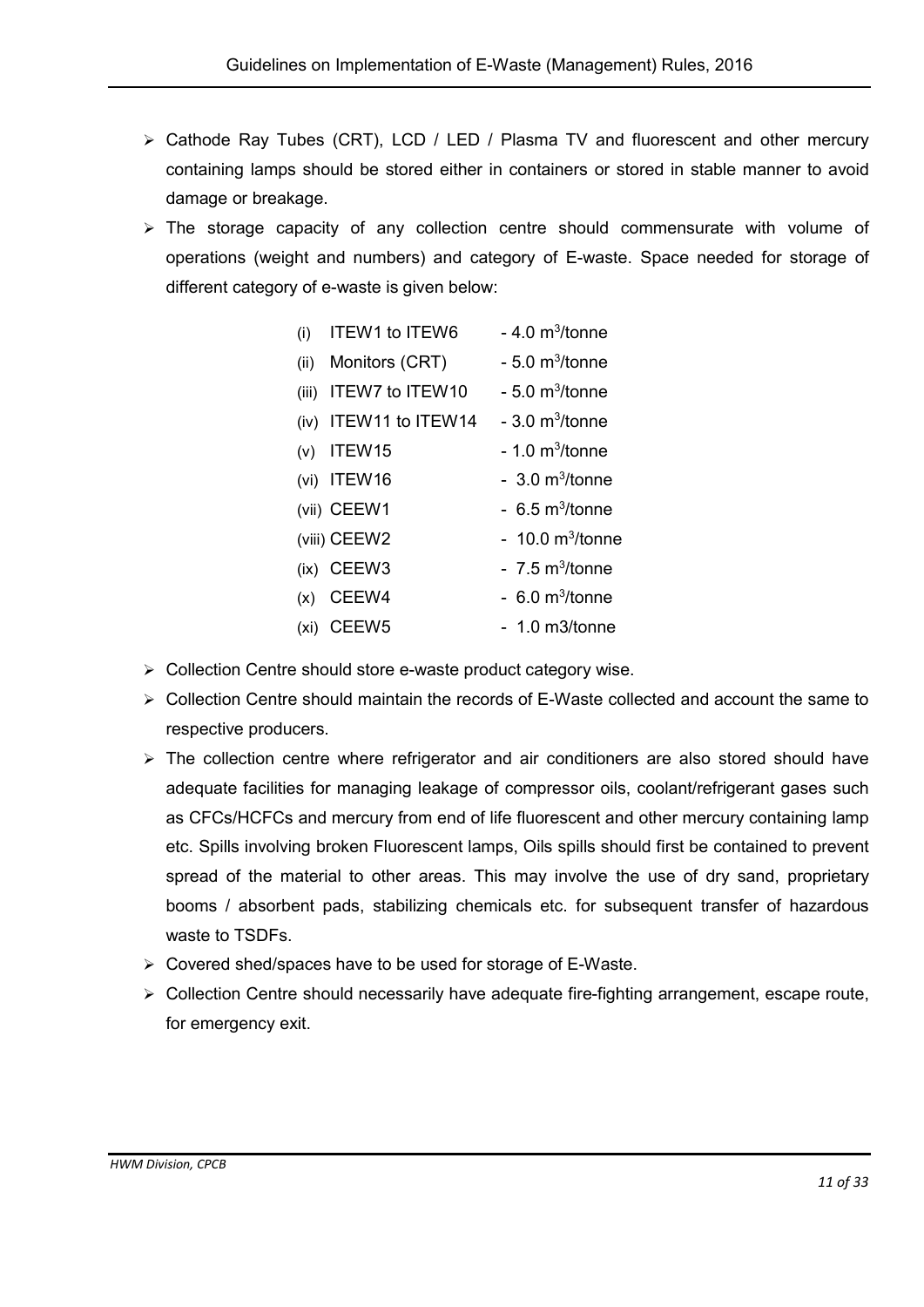#### 5.0 Guidelines for Transportation of E-Waste

- $\triangleright$  The sender of E-Waste, that may be a producer, manufacturer, recyclers, dismantler, bulkconsumer, refurbisher and collection centre should identify transporter or make arrangements for a transporting e-waste in such a manner that environmental consequences of hazards associated with its transport could be kept at minimum.
- $\triangleright$  Transport of E-Waste should be carried out as per the manifest system as per the provisions made in rule 19 of the E-Waste (M) Rules, 2016 and the transporter will be required to carry a document (three copies) as per form 6 of the rules provided by the sender. The responsibility of safe transportation of E-waste shall be with the sender of E-Waste.
- $\triangleright$  Fluorescent and other mercury containing lamps may be transported to TSDF in the cases where no recyclers of CFL are available
- $\triangleright$  The manufacturers and recyclers while transporting waste generated from manufacturing or recycling destined for final disposal to a treatment, storage and disposal facility will follow the provisions under Hazardous and Other Wastes (Management and Transboundary Movement) Rules, 2016.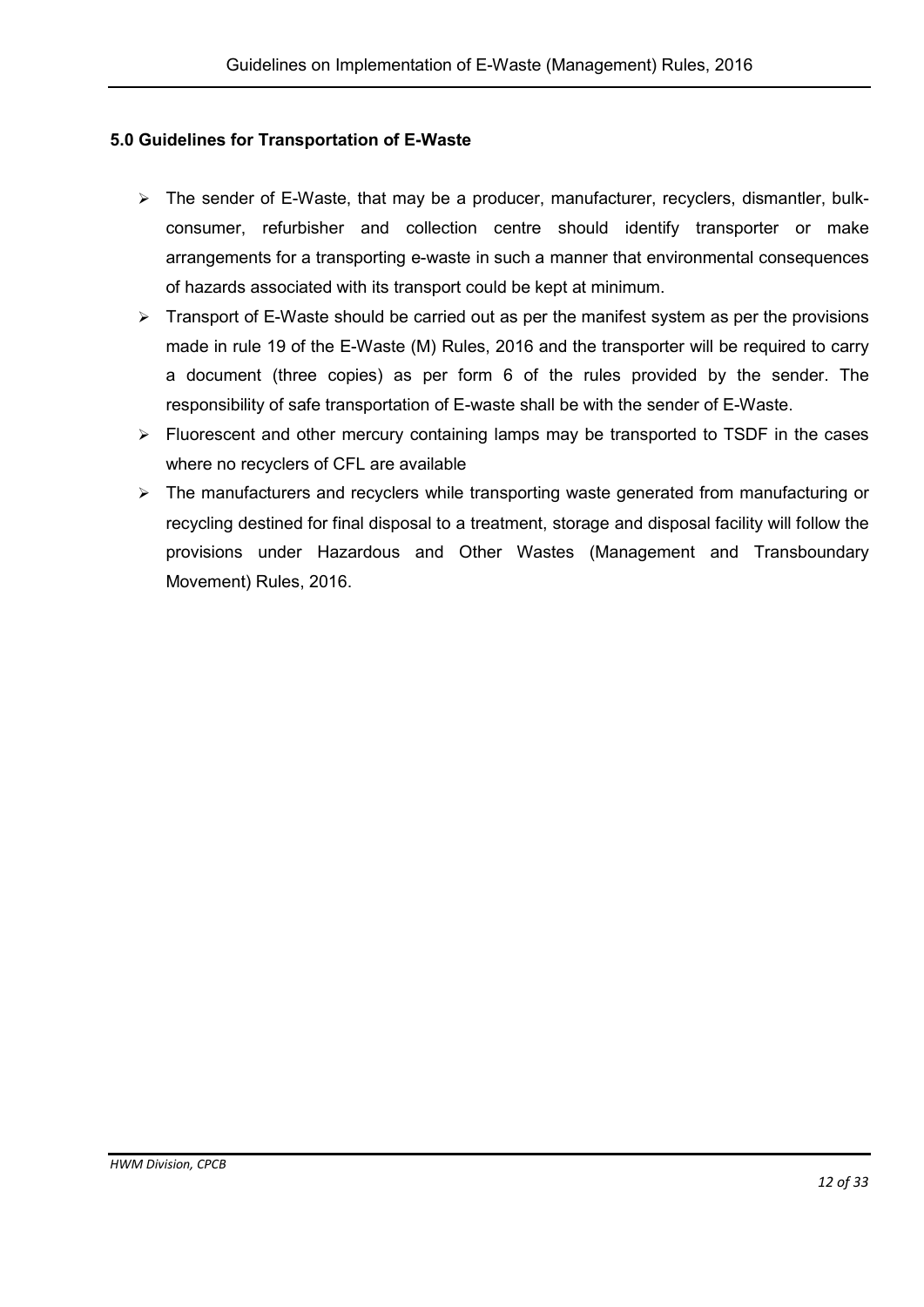## 6.0 Guidelines for Environmentally Sound Dismantling of E-Waste

#### 6.1 Dismantler

- Any person or organisation or registered society or a designated agency or a company or an association can engage in dismantling of e-waste into their components by obtaining authorisation from the respective SPCBs/PCCs. Dismantlers may set up their collection centre, details of which shall be entered in their authorisation. These collection centres shall not require separate authorisation.
- A dismantler shall be connected to either Producers or PRO or e-waste exchange or takeback system or authorised recycler.
- $\geq$  A dismantler has to obtain consent to establish from SPCBs/PCCs under the Water (Prevention and Control of Pollution) Act, 1974 and the Air (Prevention and Control of Pollution) Act, 1981
- $\geq$  A dismantler has to obtain consent to operate from SPCBs/PCCs under the Water (Prevention and Control of Pollution) Act, 1974 and the Air (Prevention and Control of Pollution) Act, 1981
- A dismantler has to obtain authorisation from SPCBs/PCCs under E Waste (Management) Rules, 2016, provided that any person authorised/registered under the provisions of the Hazardous Wastes (Management, Handling and Transboundary Movements) Rules, 2008, and the E-waste (Management & Handling) Rules, 2011 prior to the date of coming into force of these rules shall not be required to make an application for authorisation till the period of expiry of such authorisation/registration.
- $\triangleright$  A dismantler should have weigh bridge and other appropriate weighing equipment for weighing each delivery received by it and maintain a record in this regard.
- $\triangleright$  The unloading of e-waste/end of life products should be carried out in such a way that there should not be any damage to health, environment and to the product itself. Unloading of Cathode Ray Tubes (CRT), LCD / LED / Plasma TV, refrigerator, air conditioners and fluorescent and other mercury containing lamps should be carried out under supervision in such a way to avoid breakage.
- $\triangleright$  A dismantler should have facilities for destroving or permanently deleting data stored in the memory of end of life products (Hard Disk, Telephones, Mobile phones) either through hammering or through data eraser.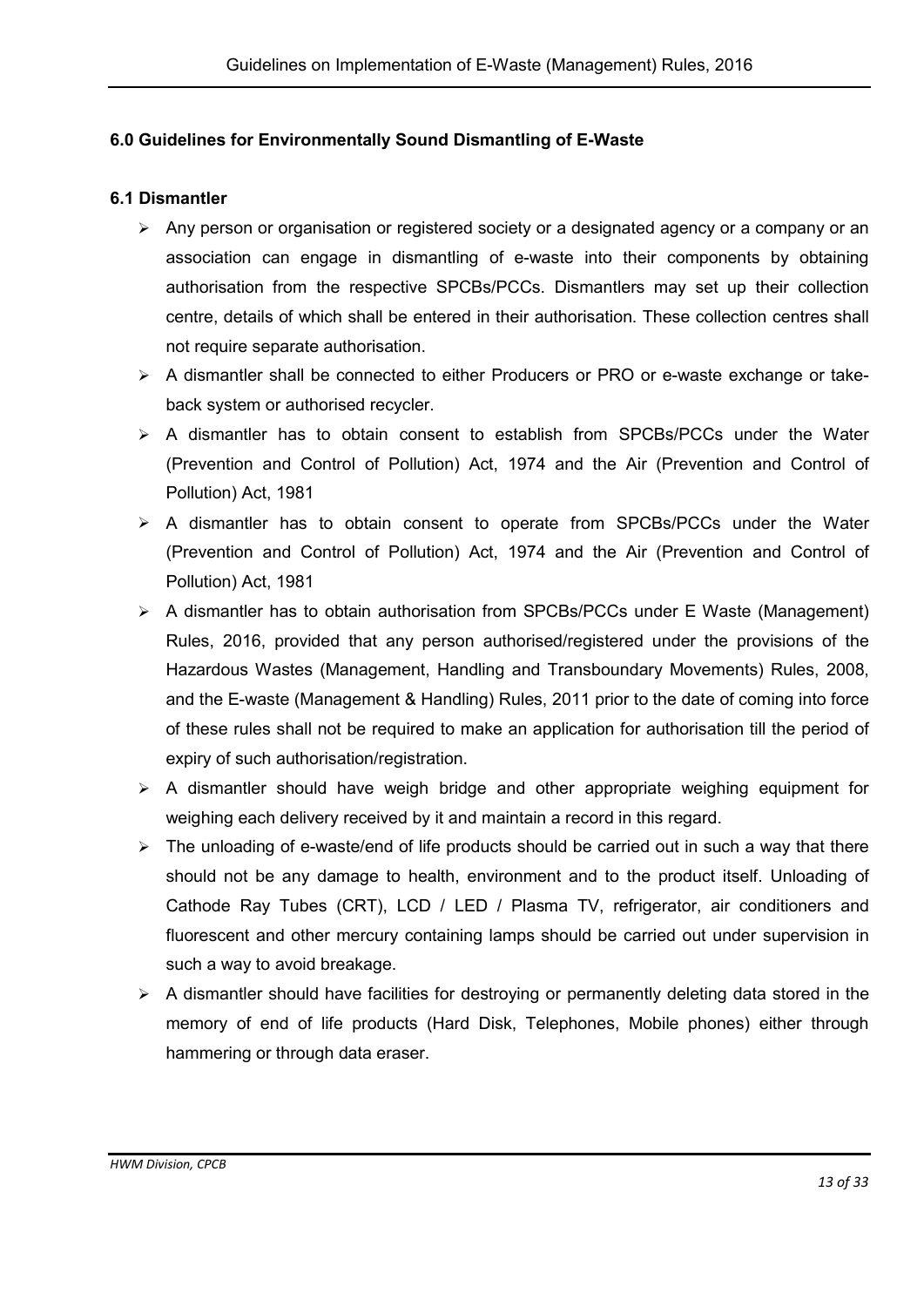#### 6.2 Dismantling Process

Dismantling operation is essentially manual operation for segregating various components/ parts and sending them to respective users/ recyclers.Directly usable components can be sent only to an authorised refurbisher. The other parts can be sent to recyclers having valid CTO / authorised ewaste recyclers depending upon the nature of the part. For example, steel or aluminium part which contains no hazardous constituents can be sent to respective recyclers. Other parts which may contain hazardous constituents have to be sent to authorised e-waste recyclers.

Dismantlers may perform the following operations

- (i) De-dusting
- (ii) Manual dismantling
- Dismantling operation shall comprise of physical separation and segregation after opening the electrical and electronic equipment into the component by manual operations.
- Dismantler may use screwdrivers, wrenches, pliers, wire cutters, tongs and hammers etc. for dismantling. The dismantled components should be sent to authorised e-waste recyclers or recyclers having valid consent to operate (CTO).
- Manual dismantling operations should be carried out over the dismantling table with space de-dusting system so as to maintain desirable work zone air quality as per the factories Act as amended from time to time. The de dusting system should consist of suction hoods over dismantling table connected with a cyclone, bag filter and venting through a chimney of three-meter height above roof level.
- $\blacktriangleright$  Collection boxes should be placed near dismantling table for keeping the dismantled components.
- The workers involved in dismantling operation should have appropriate equipment such as screwdrivers, wrenches, pliers, wire cutters, tongs and hammers etc. for dismantling the e-waste.
- During dismantling operations, the workers should use proper personal protective equipment such as goggles, masks, gloves, helmet and gumboot etc.
- $\triangleright$ The following dismantled items and components must be removed from end of life products and stored in a safe manner for transportation to recyclers:
	- (i) Batteries
	- (ii) Printed Circuit Boards (PCBs) of EEE
	- (iii) Toner cartridges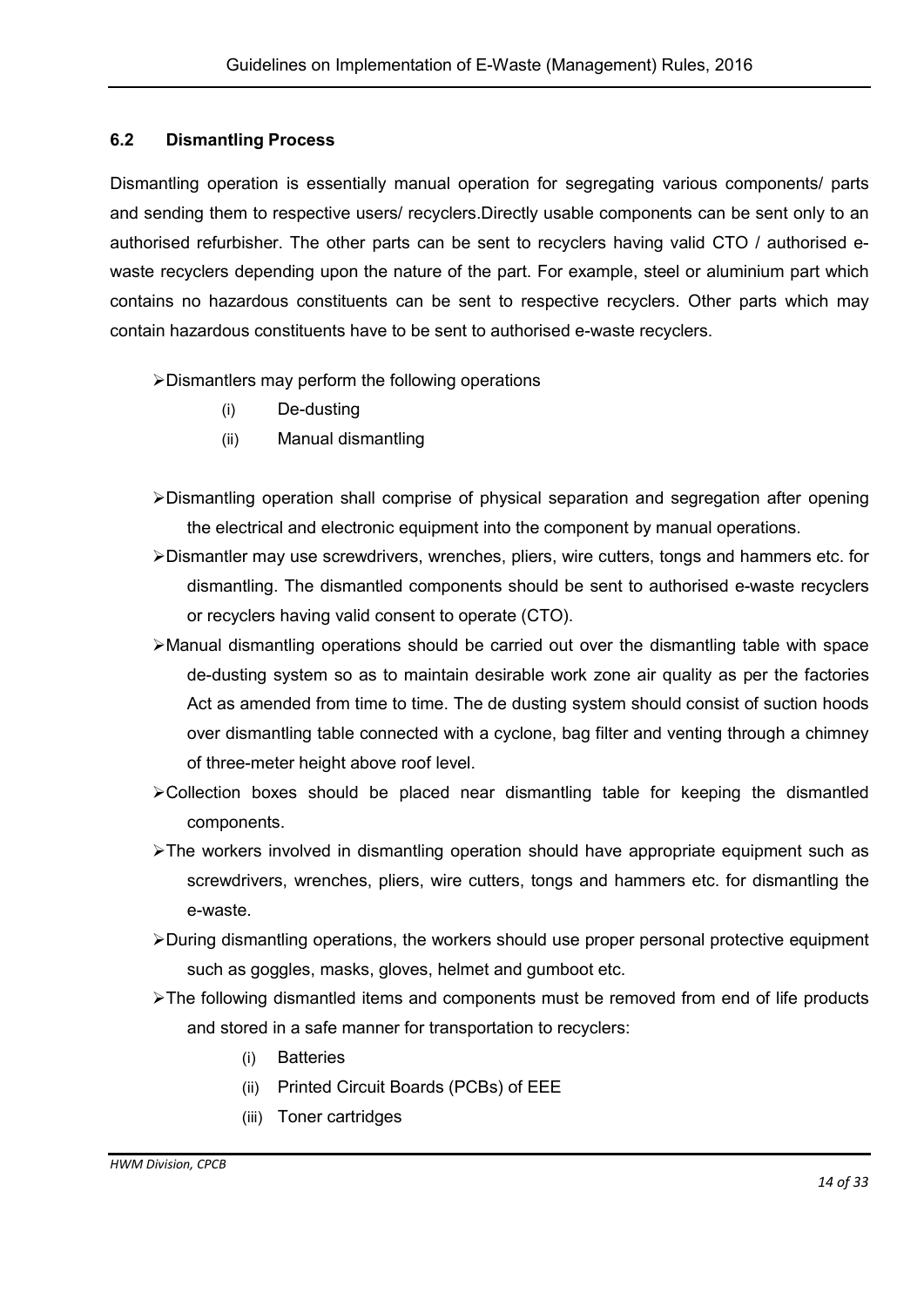- (iv) Plastic
- (v) External Electrical Cables
- Volume/Size reduction may be carried out after dismantling operations for the parts like steel/aluminium/plastic, for ease of transportation. Dismantled and segregated plastic from e-waste shall only be given to registered plastic recyclers having registration under Plastic Waste (Management) Rules, 2016.
- During the volume/size reduction of dismantled steel/aluminium/plastic parts, the dismantlers should have arrangement for dust and noise controls. These operations should be under acoustic enclosure for noise reduction.
- Dismantlers shall not carry out shredding / crushing / fine grinding/wet grinding/ enrichment operations and gravity/ magnetic/density/eddy current separation of printing circuit board or the components attached with the circuit board.
- Dismantlers shall not be permitted for dismantling of fluorescent and other mercury containing lamps, CRT / LCD / Plasma TV.
- Dismantlers shall not be permitted for chemical leaching or heating process or melting the material.
- $\triangleright$ In case of dismantling refrigerators and air conditioners, only skilled manpower having required tools and personal protective equipment (PPEs) must be deployed to manually separate compressors. Prior to dismantling the compressors, adequate facilities should be provided for collection of coolant/refrigerant gases and compressor oil.
- Dismantled circuit boards, capacitors, batteries, capacitors containing PCBs (Polychlorinated biphenyls) or PCTs (Polychlorinated terphenyls) etc. shall not be stored in open.
- Dismantlers should have adequate facilities for managing leakage of compressor oils, coolant/refrigerant gases such as CFCs/HCFCs and mercury from end of life fluorescent and other mercury containing lamp etc. Spills involving broken Fluorescent lamps, Oils spills should first be contained to prevent spread of the material to other areas. This may involve the use of dry sand, proprietary booms / absorbent pads, stabilizing chemicals etc. for subsequent transfer to hazardous waste TSDFs.
- The premise for dismantling operation should fulfil the following requirements:
	- a) Water proof roofing and impermeable surfaces.
	- b) Storage space for dissembled spare parts.
	- c) Separate containers for storage of batteries, capacitors containing PCBs (Polychlorinated biphenyls) or PCTs (Polychlorinated terphenyls)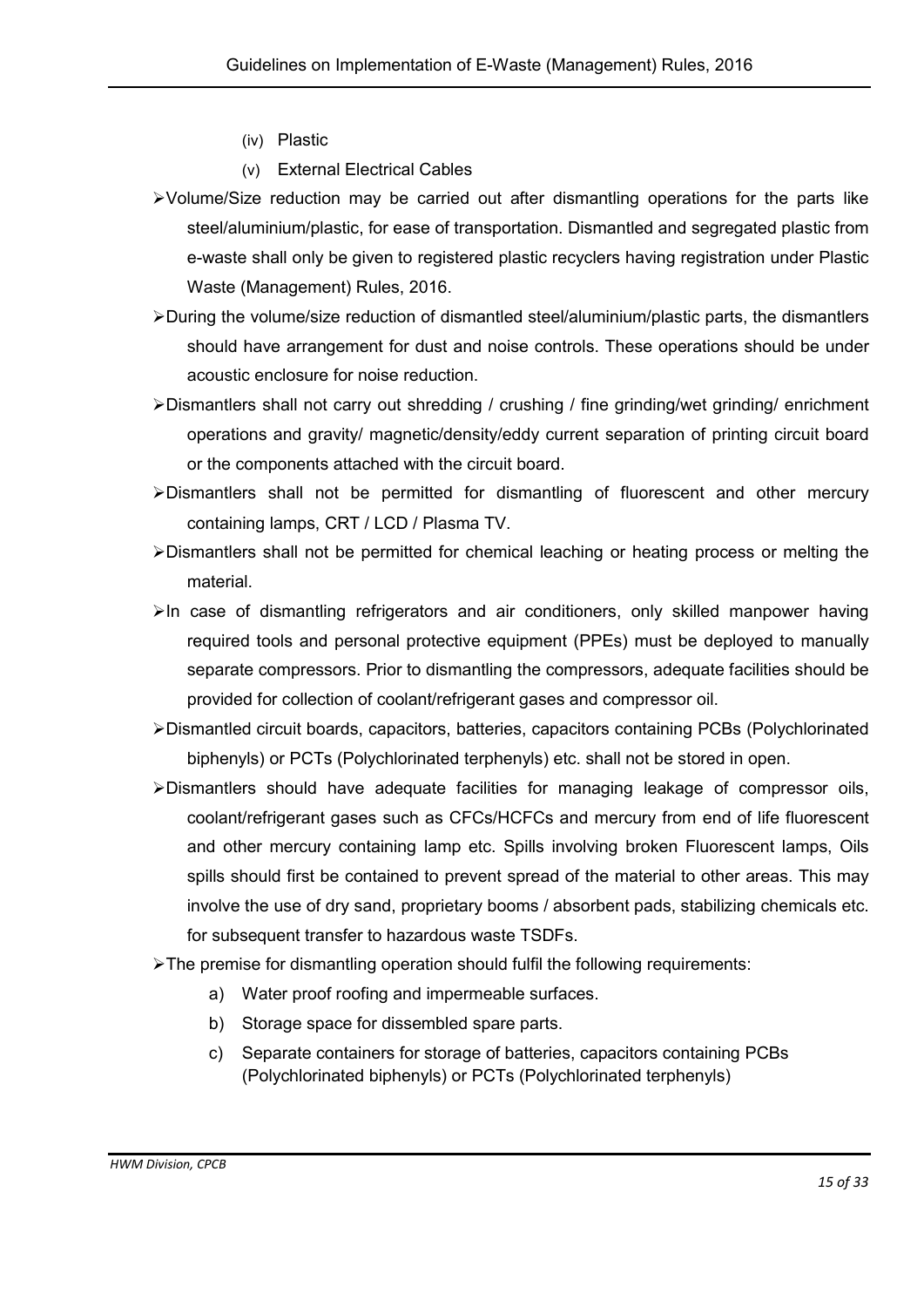## 6.3 Space requirement for Dismantlers

A dismantler needs space for storage of electrical and electronic equipment up to 180 days, for process of dismantling and volume reduction and space for storage of dismantled and segregated material and free space for movement and office/ administration and other utilities. It is estimated that a minimum of 300 square meter area for a dismantling capacity of 1T/day is required for storage of raw material, segregated material, dismantling operations and office/ administration & other utilities.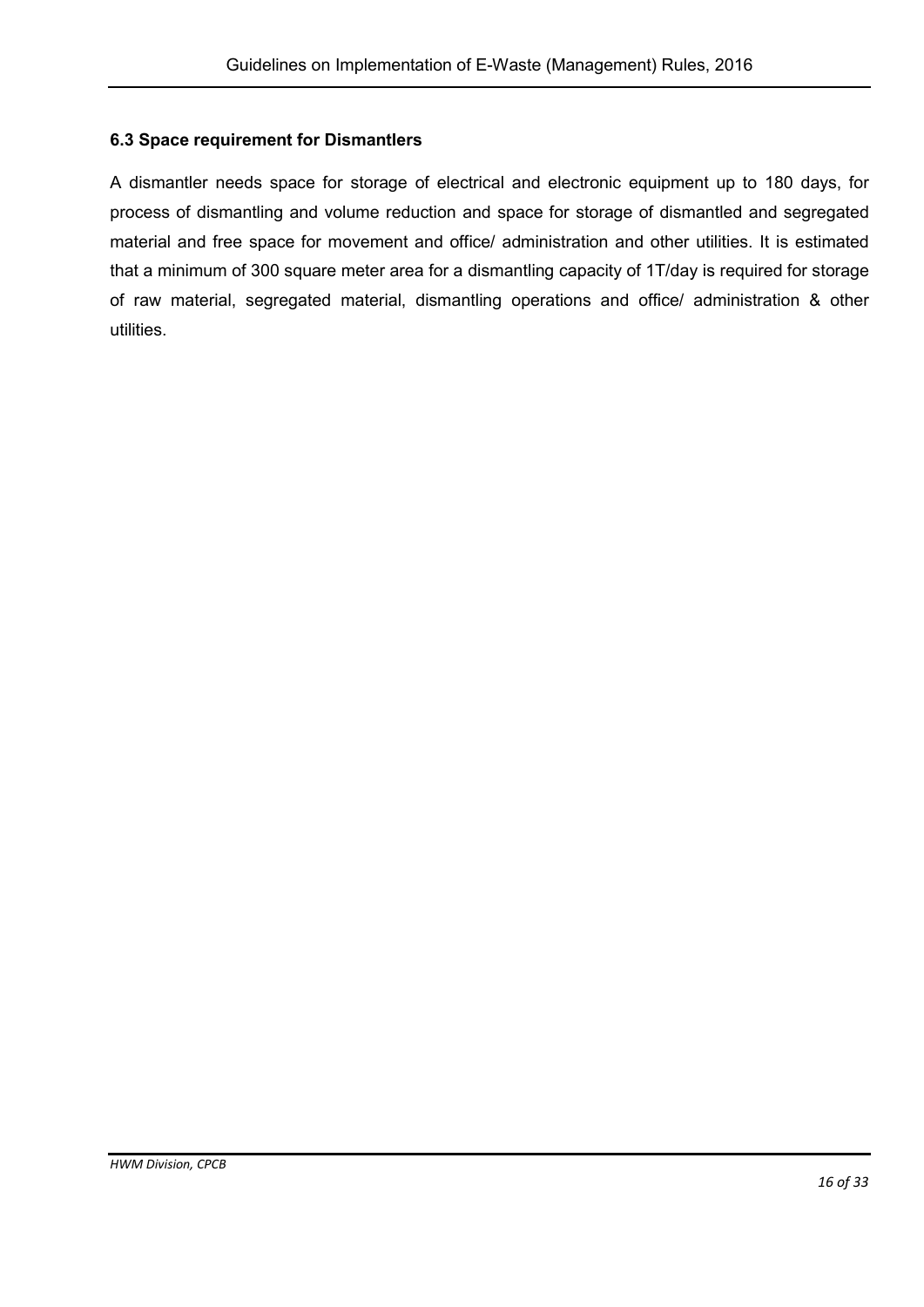## 7.0 Guidelines for Environmentally Sound Recycling of E-Waste

## 7.1 Recycler

- $\triangleright$  As per these rules any person who is engaged in recycling and reprocessing of waste electrical and electronic equipment or assemblies or their component is a recycler. Recyclers may set up their collection centres, details of which shall be entered in their authorisation. These collection centres shall not require separate authorisation. Recyclers can obtain raw material such as waste electrical and electronic assemblies or components or used components from producers/PRO/e-waste exchange/dismantlers and consumers / bulk consumers.
- $\triangleright$  The Product of recyclers has to be sent or sold to users or other recyclers having valid CTO from SPCBs/PCCs. Any hazardous waste generated during the recycling processing will be sent to TSDF'
- $\triangleright$  A recycler should be part of producer's channelisation system.
- $\triangleright$  A recycler has to obtain consent to establish from SPCBs/PCCs under the Water (Prevention and Control of Pollution) Act, 1974 and the Air (Prevention and Control of Pollution) Act, 1981
- A recycler has to obtain consent to operate from SPCBs/PCCs under the Water (Prevention and Control of Pollution) Act, 1974 and the Air (Prevention and Control of Pollution) Act, 1981
- $\triangleright$  A recycler has to obtain authorisation from SPCBs/PCCs under E Waste (Management) Rules, 2016, provided that any person authorised/registered under the provisions of the Hazardous Wastes (Management, Handling and Transboundary Movements) Rules, 2008, and the E-waste (Management & Handling) Rules, 2011 prior to the date of coming into force of these rules shall not be required to make an application for authorisation till the period of expiry of such authorisation/registration.
- $\triangleright$  A recycler should have weigh bridge and other appropriate weighing equipment for weighing each delivery received by it and maintain a record in this regard.
- $\triangleright$  The unloading of end of life product should be carried out in such a way that there should not be any damage to health, environment and to the product itself. Unloading of Cathode Ray Tubes (CRT), LCD/LED/Plasma TV, Refrigerator, Air Conditioners and fluorescent and other mercury containing lamps should be carried out under supervision in such a way to avoid breakage.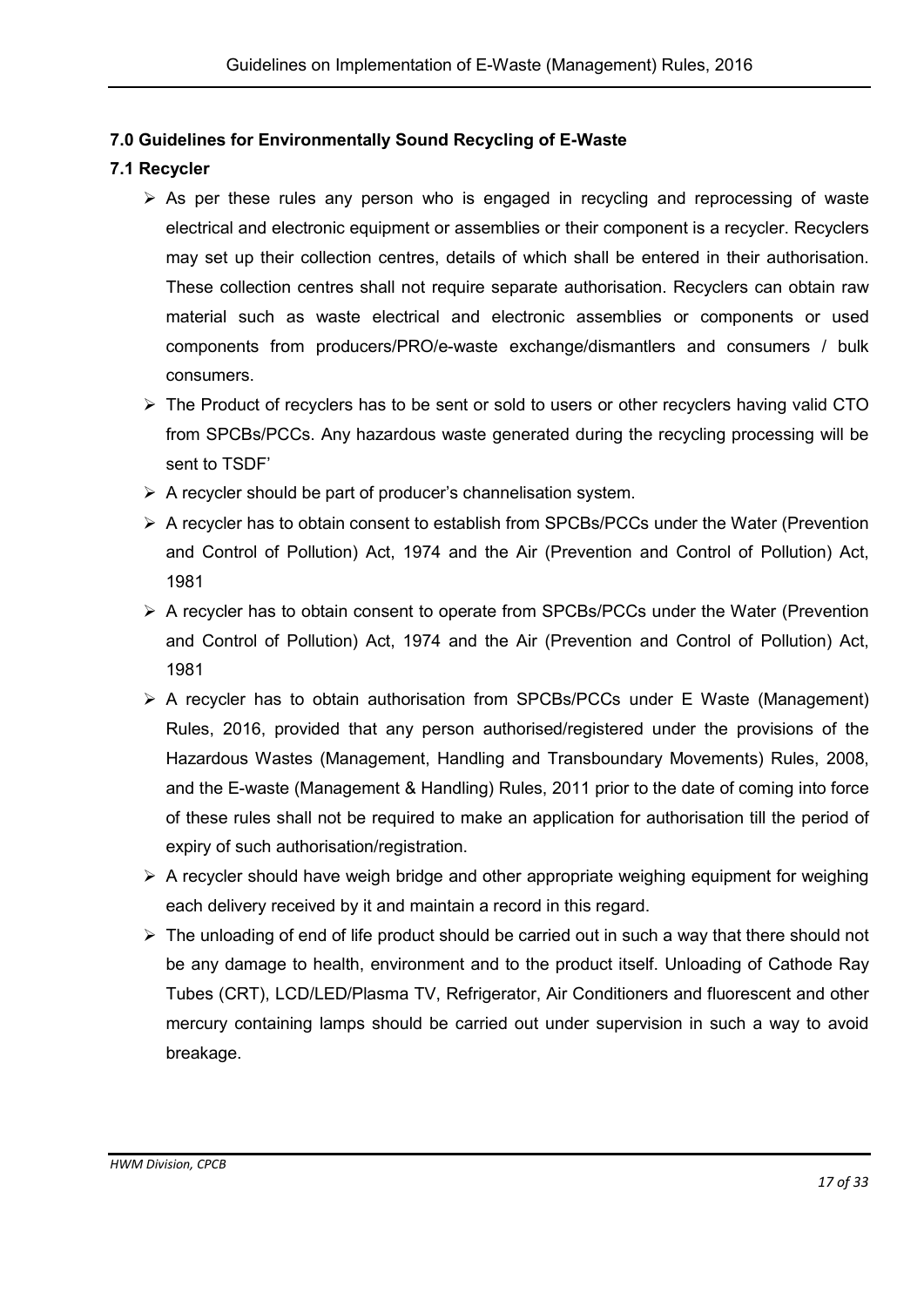$\triangleright$  A recycler should have facilities for destroying or permanently deleting data stored in the memory of end of life products (Hard Disk, Telephones, Mobile phones) either through shredding or grinding or through data eraser.

## 7.2 Recycling Process

- $\triangleright$  The functions of the recyclers include dismantling along with recovery operation. There shall be no restriction on degree of operations that can be permitted for recyclers provided they have requisite facilities. The following processes should be employed by recyclers:
	- (i) Manual / semi- automatic / automatic dismantling operations
	- (ii) Shredding / crushing / fine grinding/wet grinding/ enrichment operations, gravity/ magnetic/density/eddy current separation
	- (iii) Pyro metallurgical operations Smelting furnace
	- (iv)Hydro metallurgical operations
	- (v) Electro-metallurgical operations
	- (vi)Chemical leaching
	- (vii) CRT/LCD/Plasma processing
	- (viii) Toner cartridge recycling
	- (ix) Melting, casting, moulding operations (for metals and plastics)
- $\triangleright$  A recycling facility may accept e-waste and even those electrical and electronic assemblies or components not listed in Schedule- I for recycling, provided that they do not contain any radioactive materials and same shall be declared while taking the authorisation from concerned SPCBs/PCCs;
- $\triangleright$  The recycling facilities shall comply with the requirements as specified for dismantlers in the guidelines for dismantling in section 6.0.
- $\triangleright$  A recycling facility shall install adequate wastewater treatment facilities for process wastewater and air pollution control equipment (off gas treatment, wet/alkaline/packed bed scrubber and carbon filters) depending on type of operations undertaken.
- $\triangleright$  De dusting equipment such as suction hood shall be installed where manual dismantling is carried out.
- $\triangleright$  Fume hoods connected with bag dust collectors followed wet (chemical) scrubbers and carbon filters shall be installed for control of fugitive emissions from furnaces or reactor.
- $\triangleright$  Noise control arrangement for equipment like crusher, grinder and shredder needs to be provided.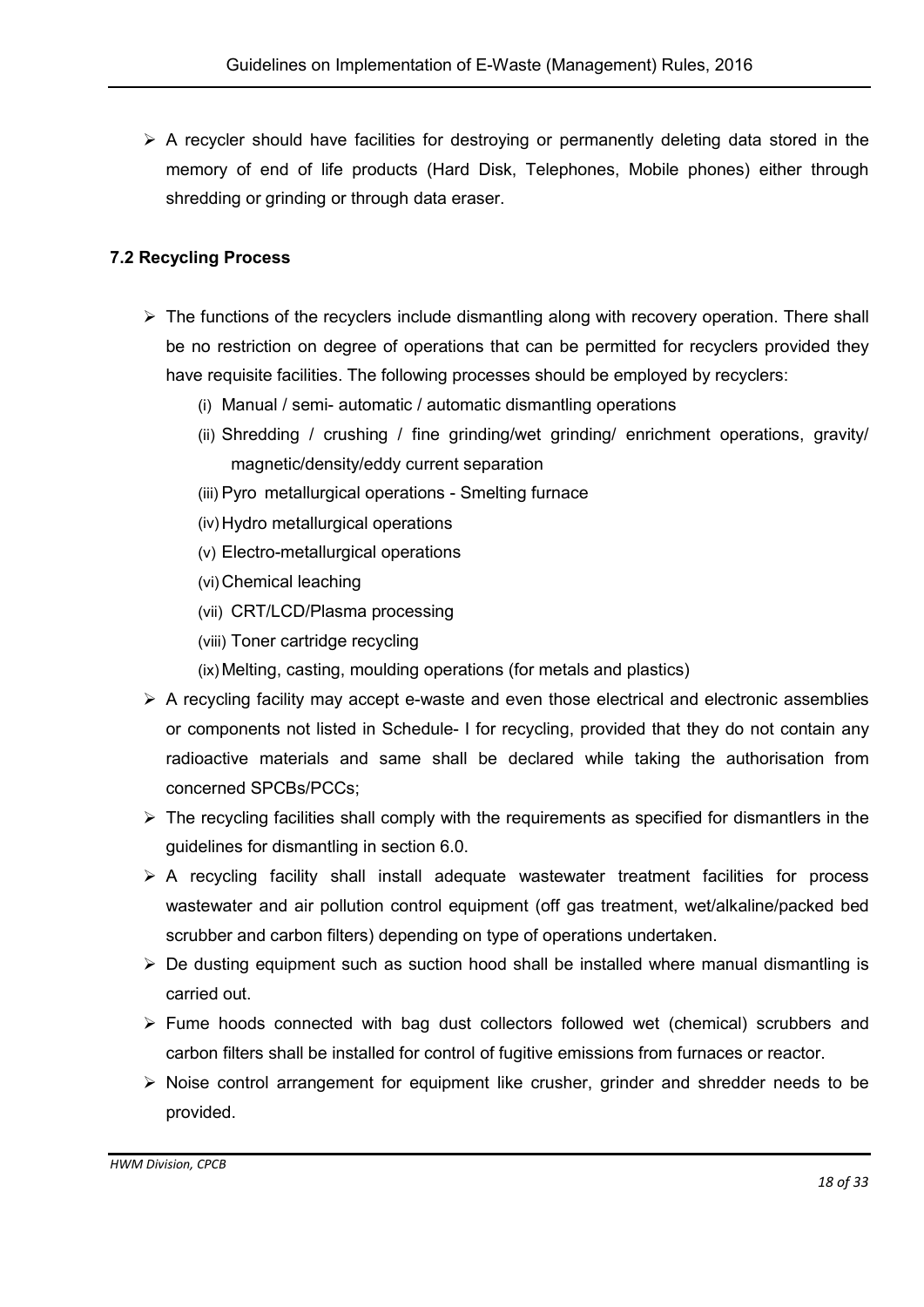- $\triangleright$  The discharges from the facility shall comply with general standards under E (P) Act, 1986 for discharge of wastewater. Discharge standard are at Annexure IV
- $\triangleright$  In case of air emissions, the unit shall comply with emission norms prescribed under Air (Prevention and Control of Pollution) Act, 1981. In case of furnace, a minimum stack height of 30 meter shall be installed depending on emission rate of SO2. Emission Standards are at Annexure V.
- $\triangleright$  The workers involved in recycling operations shall use proper personal protective equipment such as goggles, masks, gloves, helmet and gumboot etc.
- $\triangleright$  Adequate facilities for onsite collection and storage of bag filter residues, floor cleaning dust and other hazardous material shall be provided and sent to secure landfill by obtaining membership of TSDF.
- > The CRT / LCD / Plasma TV should be processed only at a recycler's facility.
- For recycling of CRT monitor and TVs care should be taken to contain release of harmful substances. The steps for processing of CRT are as below:
	- (i) CRT monitors and TVs should be manually removed from plastic/ wooden casing. The CRT should be split into funnel and panel glass using different splitting technology such as Ni-Chrome hot wire cutting, Diamond wire method or Diamond saw separation in a closed chamber under low vacuum conditions (650 mm of Hg).
	- (ii) The funnel section is then lifted off from the panel glass section and the internal metal gasket is removed for facilitating the removal of internal phosphor coating.
	- (iii) The internal phosphor coating from the inner side of panel glass is removed by using an abrasive wire brush with suction arrangement under low pressure as given above at (i). The extracted air is cleaned through high efficiency bag-filter system and collected in appropriate labelled containers and then disposed at an authorised TSDF.
	- (iv) Manual shredding, cutting, and segregation operations for CRTs should be carried out in low vacuum (650 mm of Hg) chambers where the dust is extracted through cyclones, bag filters, ID fan and a suitable chimney.
	- (v) Segregated CRTs can also be shredded in mechanical/automatic shredding machines connected with dust control systems. The mixed shredded glass is separated into leaded glass and glass cullet using electro-magnetic field or by density separation.
- For LCD and Plasma TV a recycler should have sealed vacuum dismantling platform for dismantling of LCD / Plasma panels. The LCD / Plasma TV should be dismantled piece by piece, starting with the removal of the plastic backing shell, printed circuit boards, aluminium or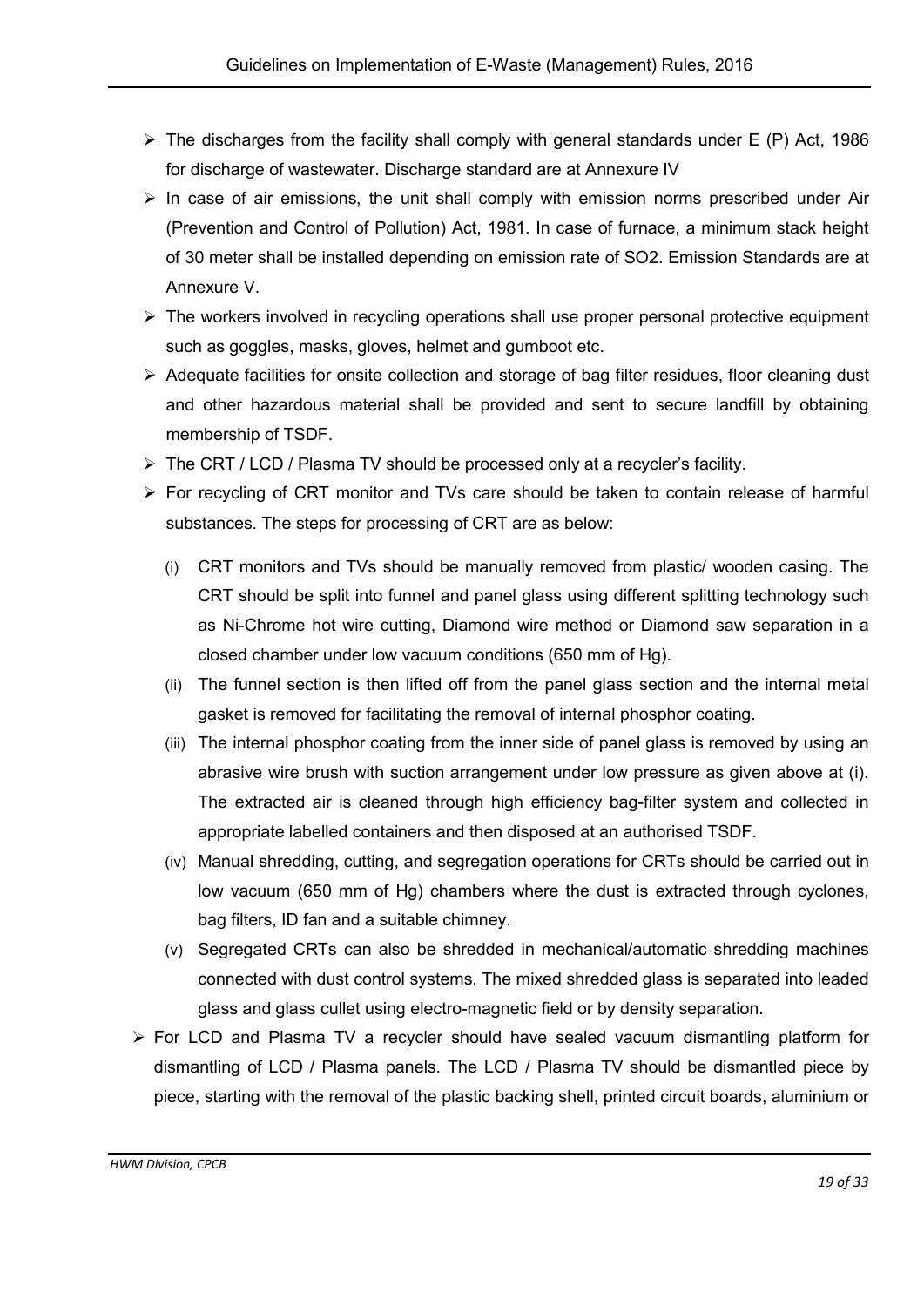steel frame, screen, PET plastics, LCD Panel and backlight. The metal frame, wire, other metallic material and plastic backing cabinet may be sent to recyclers with valid CTO. Printed Circuit Board and LCD panel may be recycled or in case recycling facility is not available then sent to respective authorised recycling facility.

- $\triangleright$  The user of the products obtained in the recycler facility should be identified and an agreement may be entered with them for selling of the products obtained in these recycling facilities. This is for tracking the product of recycling, to ascertain where the products are going.
- $\triangleright$  Recovery of resource and particularly of precious metals present in the e-waste should be given importance.
- $\triangleright$  For fluorescent and other mercury containing lamp recycling, the unit shall have at least following systems:
	- (i) Mechanical feeding system.
	- (ii) Mercury spill collection system.
	- (iii) Lamp Crushing System, under vacuum, for separation of mercury-contaminated phosphor powder & mercury vapors from other crushed components, so as not to cause release of any pollutant, including mercury vapor.
	- (iv) System for segregation of mercury vapour from the phosphor powder through a distillation system for separation & recovery of mercury.
	- (v) Air pollution control system (APCS) which shall include HEPA (High Efficiency Particulate Arrestor) filter system or activated carbon filter system or any other equivalent efficient system for separation/ removal of mercury vapor from mercurycontaminated phosphor powder'
	- (vi) Arrangement for disposal of mercury contaminated filter pads to TSDF.
	- (vii) On line mercury monitoring system, to have check on emission of mercury, which has to be in compliance to the consented norms.
- $\triangleright$  The fluorescent and other mercury containing lamp recycling unit shall have following obligations:
	- (i) The emission outlet shall comply with the norms for mercury prescribed in the consent document. The norm for mercury emission is  $0.2 \text{ mg/m}^3$  (Normal) as prescribed under E (P) Act, 1986 for mercury emission from other category of industries.
	- (ii) For discharge of effluent the limit for mercury as (Hg) should be less than equal to 0.01mg /liter as prescribed under E (P) Act, 1986.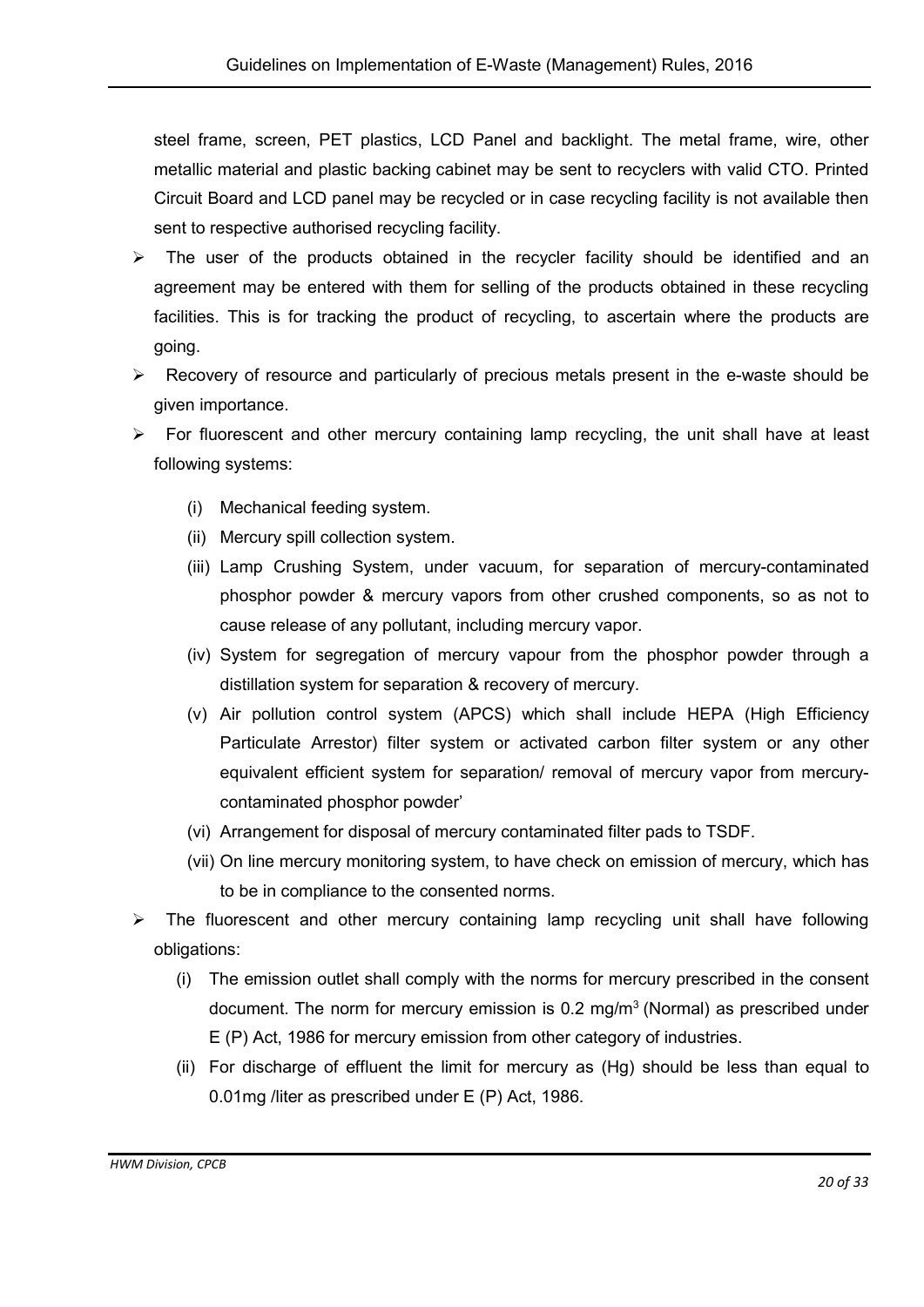- (iii) The unit shall have trained / skilled manpower to handle hazardous substances such as mercury mixed phosphor in respect of treatment/recycling.
- (iv) The unit shall dispose all the unrecoverable wastes from the treatment site, to a TSDF
- (v) The unit shall maintain record of used fluorescent and other mercury containing lamp collected & recycled, recovery of mercury and other components. It shall, also, maintain the records pertaining to the generation, storage, transport and disposal of the wastes generated in the process.
- (vi) The unit shall take up ambient air quality monitoring, particularly, in reference to mercury levels with a frequency of once in a month through a recognized laboratory, for third party verification.

## 7.3 Space requirement for Recyclers

As a general rule a recycler of capacity of 1 Ton per day shall require a minimum of 500 square meters area. Authorisation to recyclers may be preferred if they have minimum operational capacity of 5 MT/day with an area of about 2500 square meter.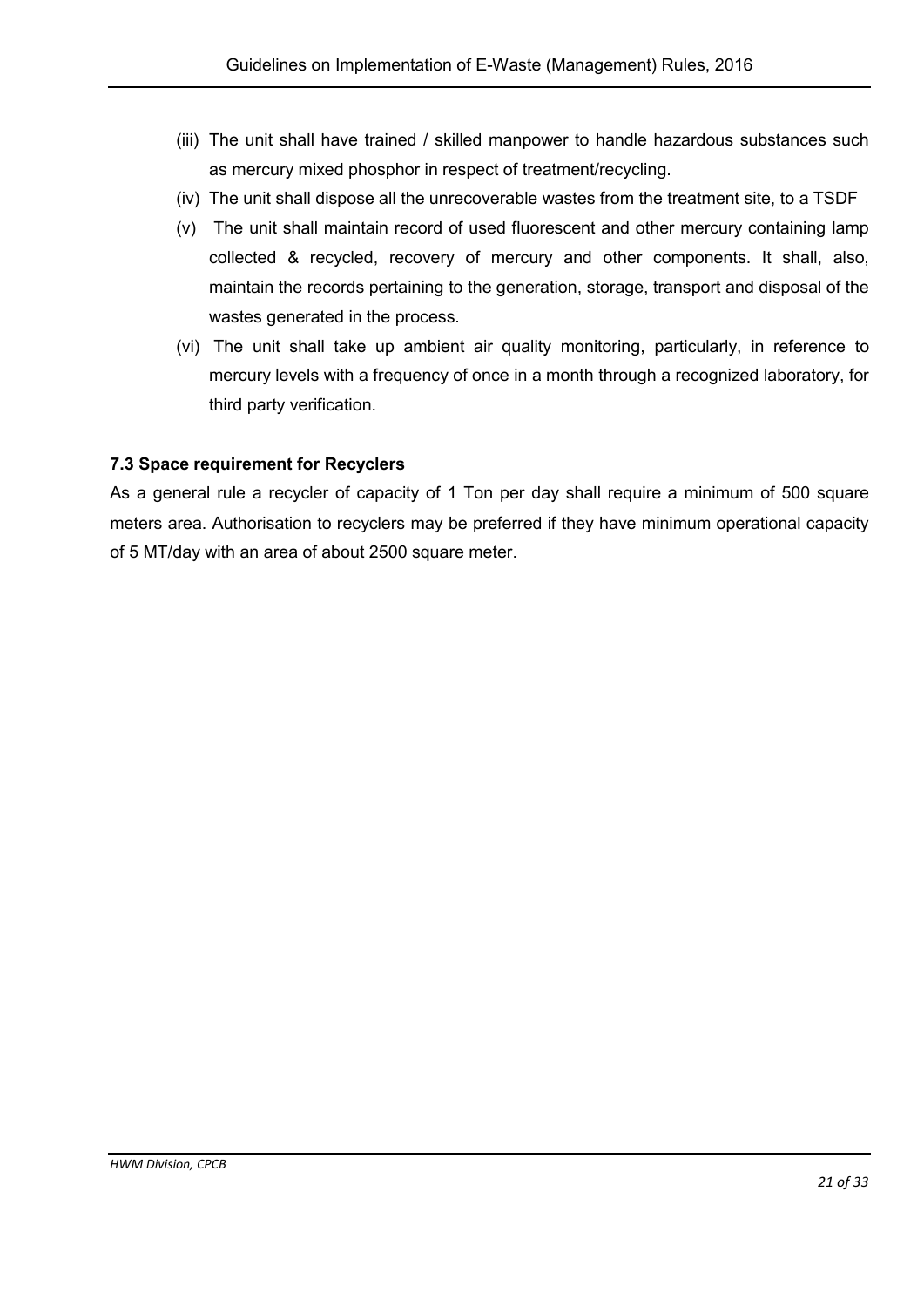## 8.0 Guidelines for Refurbisher

- $\triangleright$  Refurbishment means repairing of used electrical and electronic equipment and it should be carried out in such a way that there should not be any damage to health and environment.
- $\triangleright$  A refurbisher has to obtain consent to establish under the Water (Prevention and Control of Pollution) Act, 1974, (25 of 1974) and the Air (Prevention and Control of Pollution) Act, 1981 (21 of 1981) from the concerned State Pollution Control Board/Pollution Control Committee.
- $\triangleright$  A refurbisher has to obtain certificate of registration and proof of installed capacity from District Industries Centre or any other government agency authorised in this regard;
- $\triangleright$  A refurbisher has to obtain one-time authorization from concerned State Pollution Control Board/Pollution Control Committee.
- A refurbisher should have system to manage leakage of coolant/refrigerant gases and compressor oils from used electrical and electronic equipment during refurbishing operations.
- $\triangleright$  The refurbishing area should be ventilated and have proper dust control equipment.
- $\triangleright$  De-dusting system over refurbishment tables should be provided
- $\triangleright$  Any e-waste generated during refurbishment should be collected separately and sent to collection centre /authorised recycler. In case of refurbisher not having own collection centre, the e-waste so generated may be channelized to an authorised recycler.
- $\triangleright$  The premise for refurbishing should fulfil the following requirements:
	- (i) Water proof roofing and impermeable surfaces
	- (ii) As a general rule a refurbisher of capacity of 1 Ton per day shall require a minimum of 150 square meters' area for refurbishing, temporary storage of e waste generated and space for refurbished EEE
- $\triangleright$  If refurbisher opts to sell refurbished EEE then he is required to seek EPR authorisation from CPCB. In no circumstances, the refurbisher shall sell any refurbished EEE without having EPR authorization.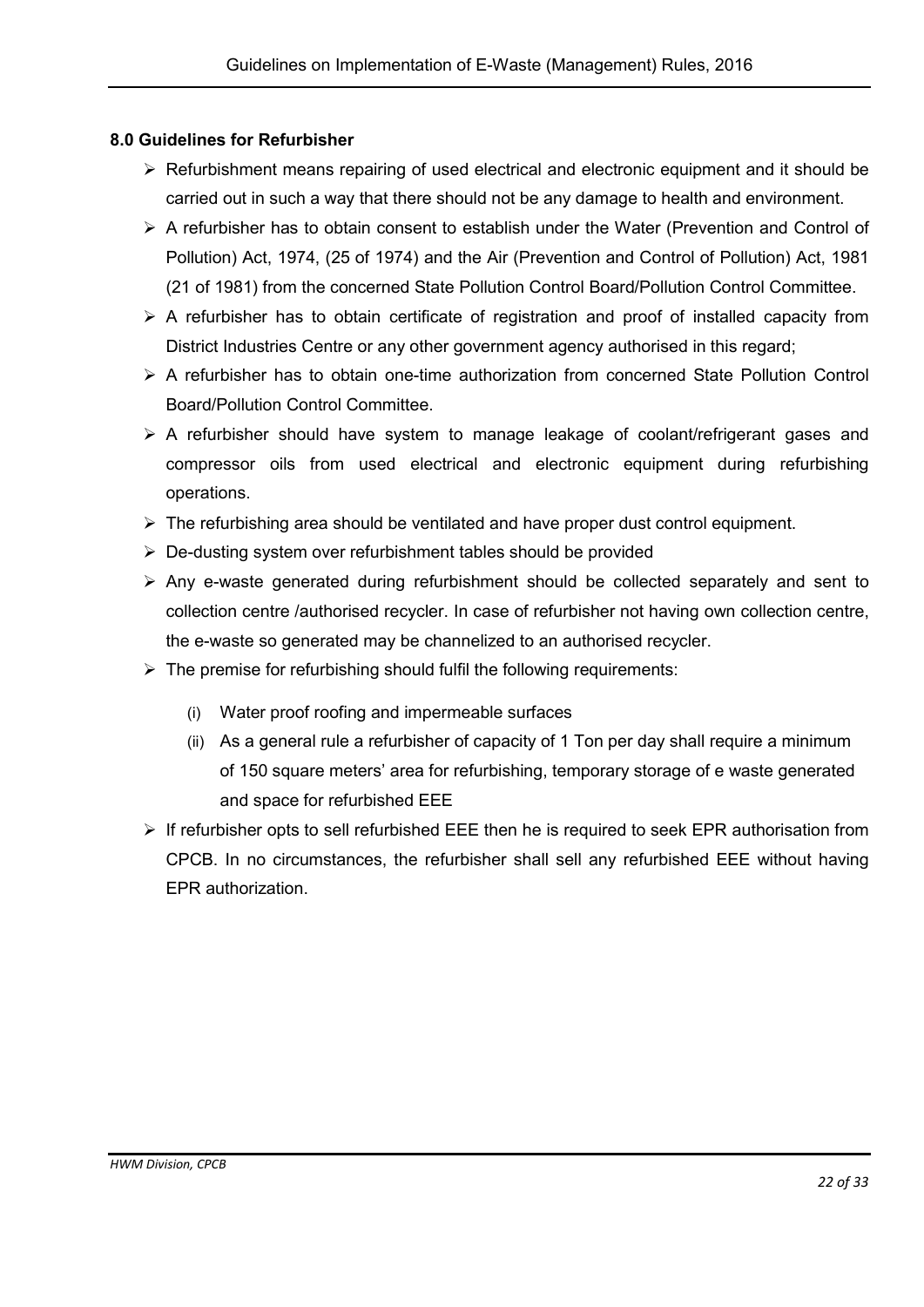## 9.0 Guidelines for Consumers and Bulk Consumers

#### 9.1 Consumers:

- The Consumers should channelised their e-waste through collection centre or dealer of authorised producer or dismantler or recycler or through the designated take back service provider of the producer to authorised dismantler/recycler.
- $\triangleright$  The consumer should not throw e-waste in municipal bins.
- $\triangleright$  The consumers shall ensure that they do not throw end of life fluorescent and other mercury containing lamp in the municipal bin but hands them over (in a properly packed form) to take back system / collection and channelisation system of producer or to a collection centre of an authorised recycler who is part of producer channelisation system.
- $\triangleright$  The end of life intact fluorescent and other mercury containing lamp may be stored either in the same boxes in which new lamps are brought or other boxes of similar size. They should be sorted upright. The due precaution may be taken while packing more than one used lamp, so as not to cause the possibility of breakage during the storage and transpiration.

#### 9.2 Bulk Consumers:

- $\triangleright$  The bulk consumers may ensure that e waste generated by them is handed over only to producer take back system or to authorised dismantler/recycler who is part of producers take back/channelisation system.
- $\triangleright$  The bulk consumers should ensure that used lamps are not disposed in the municipal bin but handed over (in a properly packed form) to take back system / collection and channelisation system of producer or to a collection centre of an authorised recycler who is part of producer channelisation system.
- $\triangleright$  The bulk consumers must create special type of disposal bins (suitable for the purpose) at site for depositing the end of life intact fluorescent and other mercury containing lamp only. The management of the institute may issue necessary instructions, to ensure this, to staff and workers handling such lamps.
- $\triangleright$  The end of life intact fluorescent and other mercury containing lamp, as collected above, may be stored either in the same boxes in which new lamps are brought or other boxes of similar size. They should be stored upright. The due precaution may be taken while packing more than one used lamps, so as not to cause the possibility of breakage during the storage and transportation.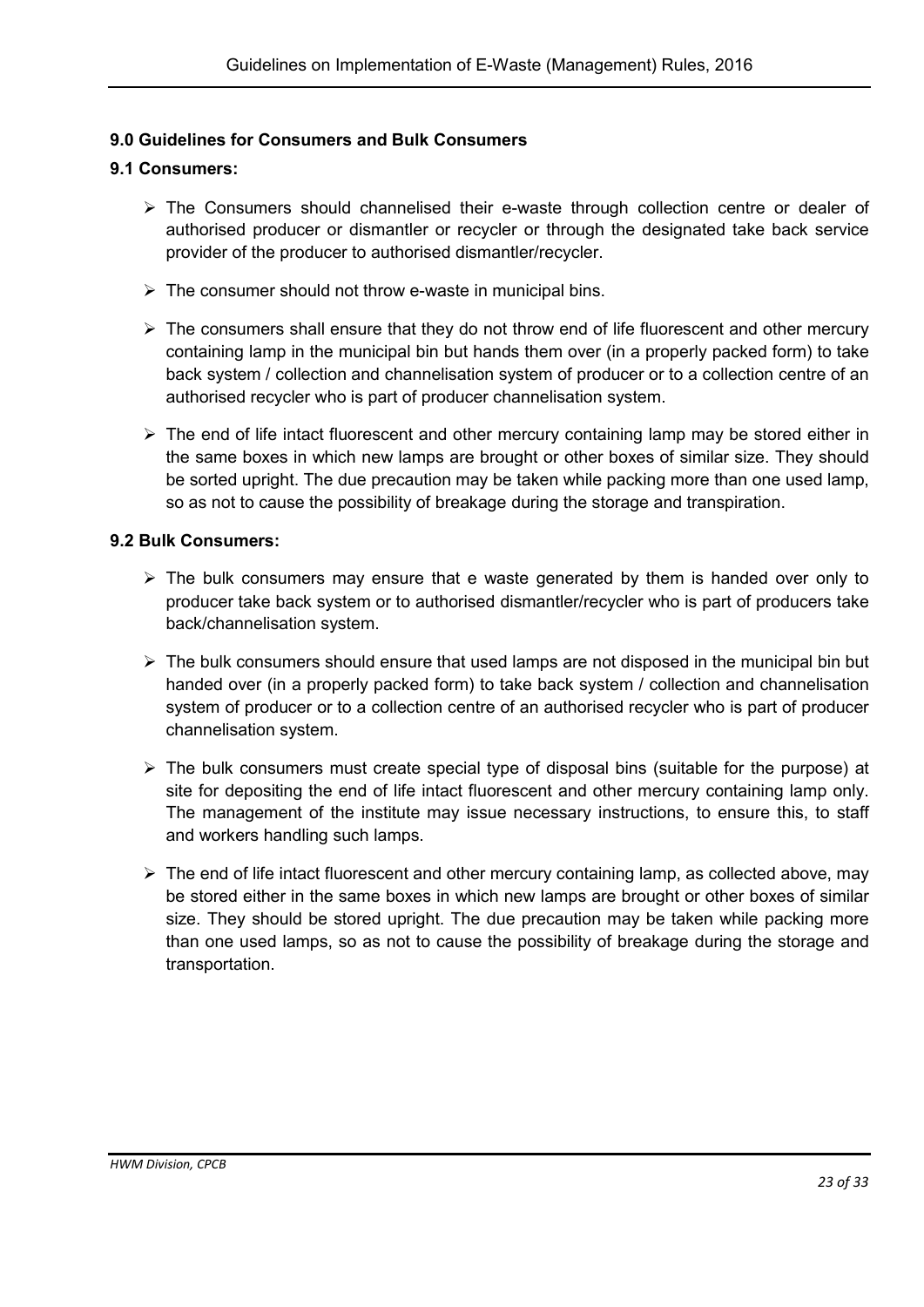## ABBREVIATIONS

| <b>BFR</b>  |                | <b>Brominated Flame Retardant</b>                    |
|-------------|----------------|------------------------------------------------------|
| CCC         |                | <b>Common Collection Centre</b>                      |
| <b>CFC</b>  |                | <b>Chloro Fluro Carbon</b>                           |
| <b>CFL</b>  |                | <b>Compact Fluorescent Lamp</b>                      |
| <b>CPCB</b> |                | <b>Central Pollution Control Board</b>               |
| <b>CRT</b>  |                | Cathode Ray Tube                                     |
| <b>CTE</b>  |                | <b>Consent to Establish</b>                          |
| <b>CTO</b>  |                | <b>Consent to Operate</b>                            |
| <b>DRS</b>  |                | <b>Deposit Refund Scheme</b>                         |
| EEE         |                | <b>Electrical Electronic Equipment</b>               |
| EoL         |                | End of Life                                          |
| <b>EPR</b>  |                | <b>Extended Producer Responsibility</b>              |
| <b>EST</b>  |                | <b>Environmentally Sound Technology</b>              |
| <b>HCFC</b> |                | Hydro Chloro Fluro Carbon                            |
| HW(M)       |                | Hazardous Waste (Management)                         |
| IT& TE      |                | Information Technology & Telecommunication Equipment |
| <b>IEC</b>  |                | Importer/ Exporter Code                              |
| <b>LCD</b>  |                | <b>Liquid Crystal Display</b>                        |
| <b>LED</b>  |                | <b>Light Emitting Diode</b>                          |
| MoEF& CC    |                | Ministry of Environment, Forest and Climate Change   |
| МT          |                | <b>Metric Ton</b>                                    |
| <b>NGOs</b> |                | Non-Governmental Organisation                        |
| <b>PAN</b>  |                | <b>Permanent Account Number</b>                      |
| <b>PCB</b>  |                | <b>Printed Circuit Board</b>                         |
| <b>PCBs</b> | $\blacksquare$ | <b>Polychlorinated Biphenyls</b>                     |
| <b>PCC</b>  |                | <b>Pollution Control Committees</b>                  |
| <b>PCTs</b> |                | <b>Polychlorinated Terphenyls</b>                    |
| <b>PRO</b>  |                | <b>Producer Responsibility Organization</b>          |
| <b>PWB</b>  |                | <b>Printed Wire Board</b>                            |
| <b>RoHS</b> |                | <b>Reduction of Hazardous Substances</b>             |
| <b>RWAs</b> |                | <b>Resident Welfare Associations</b>                 |
| <b>SPCB</b> |                | <b>State Pollution Control Board</b>                 |
| <b>TIN</b>  |                | <b>Taxpayer Identification Number</b>                |
| <b>TSDF</b> |                | Treatment, Storage & Disposal Facility               |
| <b>TV</b>   |                | <b>Television</b>                                    |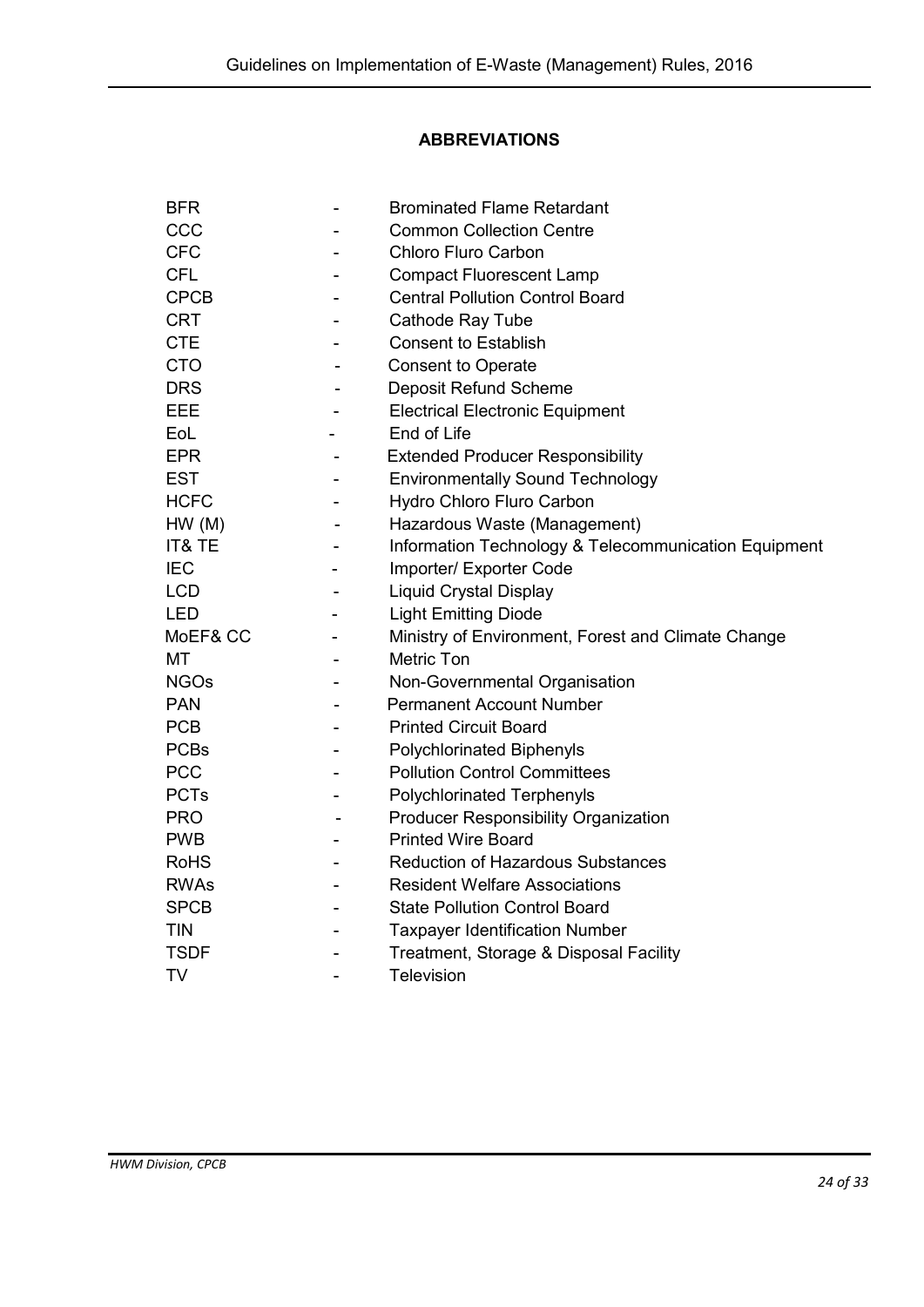## REFERENCES:

- 1. CPCB's guidelines for Environmentally Sound Management of E-waste
- 2. CPCB's guidelines for Implementation of E-waste Rules 2011
- 3. CPCB's guidelines for environmentally sound mercury management in fluorescent lamp sector
- 4. Department of electronics and information Technology's (DeitY) SOP's for dismantler and Recycler
- 5. UNU-IAS E-Waste Statics, Guidelines on classification, reporting and indicators
- 6. Estimation of outflows of e-waste in India by Shri R.K. Mittal and Shri Maheshwar Dwivedy
- 7. An Investigation into E-waste flows in India by Shri R.K. Mittal and Shri Maheshwar **Dwivedy**
- 8. Forecasting e-waste amounts in India by Shri Sirajuddin Ahmed, Ms. Rashmi Makkar, Shri Anubhav Sharma (Department of civil Engineering, Jamia Millia Islamia, Delhi)
- 9. UNEP Report E-Waste volume II (E-waste Management Manual)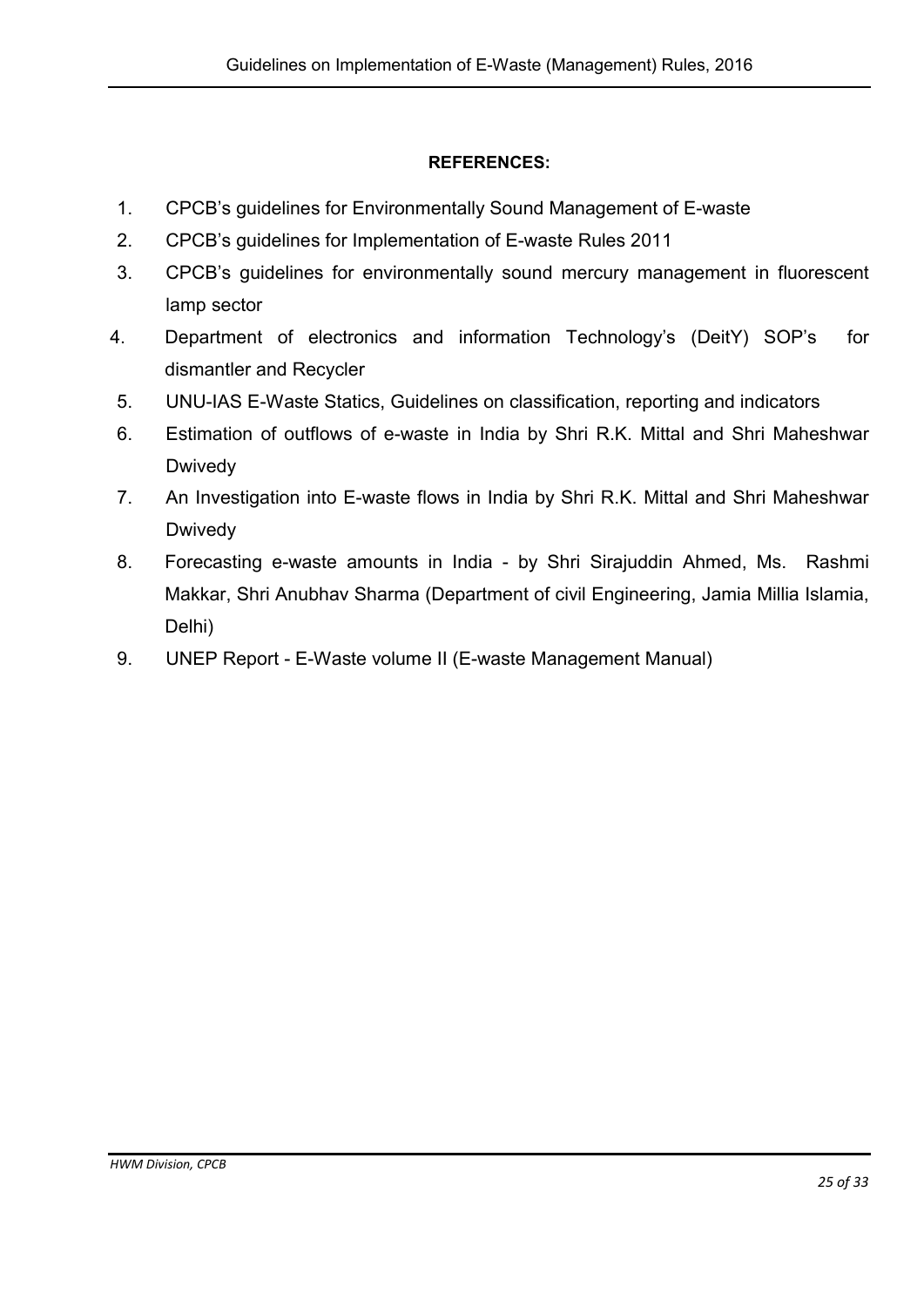## Annexure - I

## Example for Calculation of E-waste Generation

E-waste generation (weight or number) in the financial year '*x – y'* 

 $=$  Sales in the financial year '(x-z) - (y-z)'

 $x - y'$  = financial year in which generation estimated,

z= average life span of EEE)

## For example

For financial year 2016 -17,

## x - y = 2016 -17 (April 2016 to March 2017)

If EEE, for which generation is to be estimated, is ITEW 15

## means cellular phones that is either smart phone or feature phones then

 $z=$  5 years or  $z = 7$  years as from the table in chapter 2.1

- 1. The estimated generation of end of life ITEW 15 smart phone in the FY 2016-17
	- $=$  Sales in the (FY year 2016-5 2017-5)
	- $=$  Sales in the financial year 2011-12

## or

- 2. The estimated generation of end of life **ITEW 15 feature phone** in the FY 2016-17
	- $=$  Sales in the (FY year 2016-7 2017-7) either in terms of weight or number
	- = Sales in the financial year 2009-10 in terms of weight or number
	- $\cdot \cdot$  Therefore, generation of end of life of smart phone in the FY 2016-17 = Sales in the financial year 2011 – 12 either in terms of weight or number
	- Similarly, generation of end of life of **feature phone =** Sales in the financial year 2009-2010 either in terms of weight or number
- 3. Also during financial year 2016 -17 the collection target is to be for the period October, 2016 to March 2017 (six months) so generation calculation should also be on pro-rata basis and accordingly target may be estimated
- 4. For financial year 2017 18 and subsequent financial year, the generation of end of life should be calculated as given in the example above.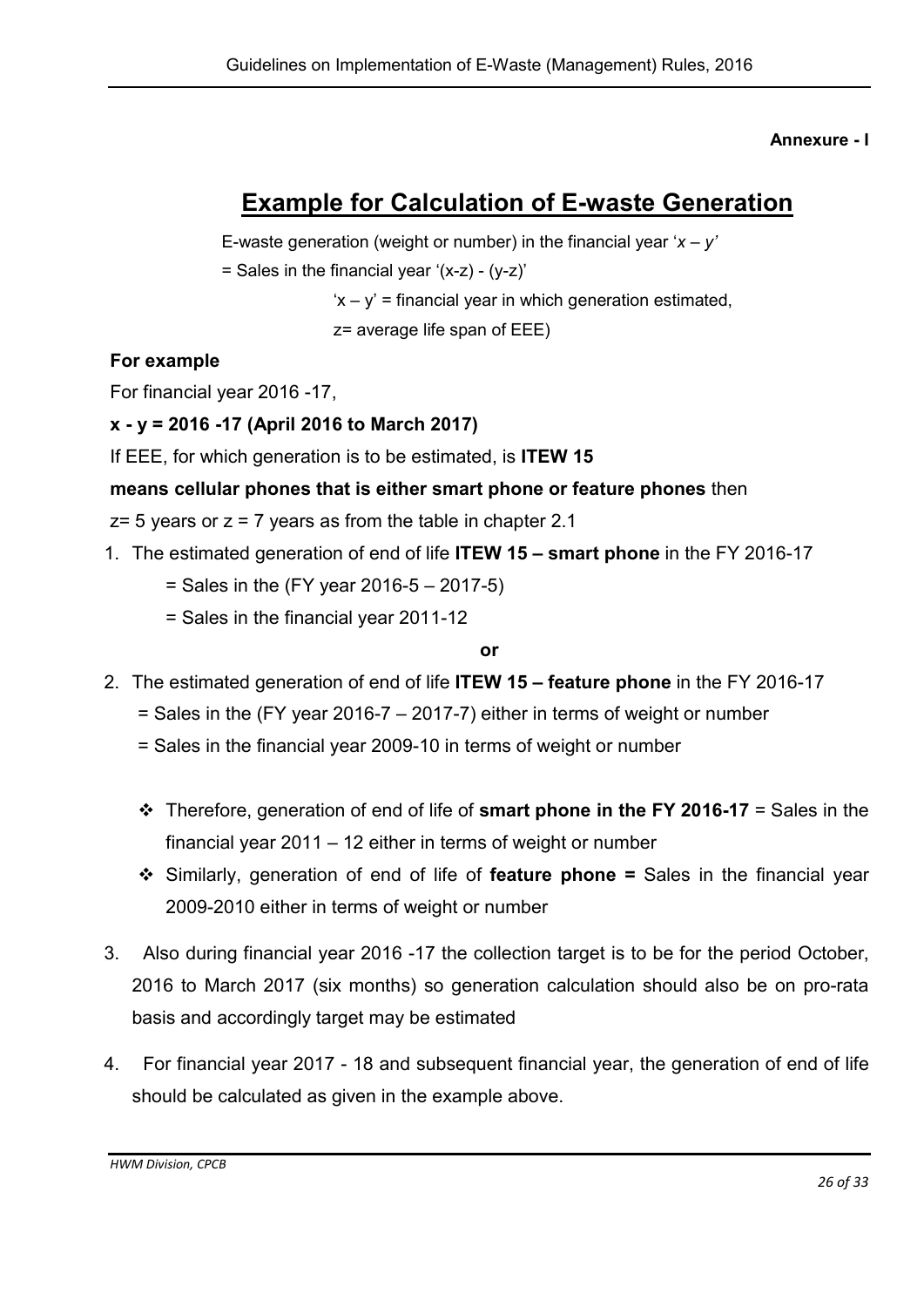## Annexure – II

Date:

## Self-Declaration Form (As per E-Waste (Management) Rules, 2016)

## Producer Details: S.No. Required Information **Remails** Details 1. Company Name with Complete Address from where business/sale in the entire country is being managed: 2. Name of Authorised Person Email: Telephone: Fax: Mobile Number: Complete Postal Address: 3. Brand name (if any):

#### Self-Declaration for Compliance of Reduction in the use of Hazardous Substances (RoHS) (As per E-Waste (Management) Rules, 2016)

We **being the Producer as per E-Waste (Management) Rules,** 2016, hereby declare that all the EEE, being offered for sale in the country by our company and covered in the Schedule – I of the E-Waste (Management) Rules, 2016 and listed at enclosure - A comply with the sub rule (1) of the Rule16 of the above said Rule.

> Authorizing Signatory (Name/Signature/Seal)

Date:

Enclosed: Enclosure A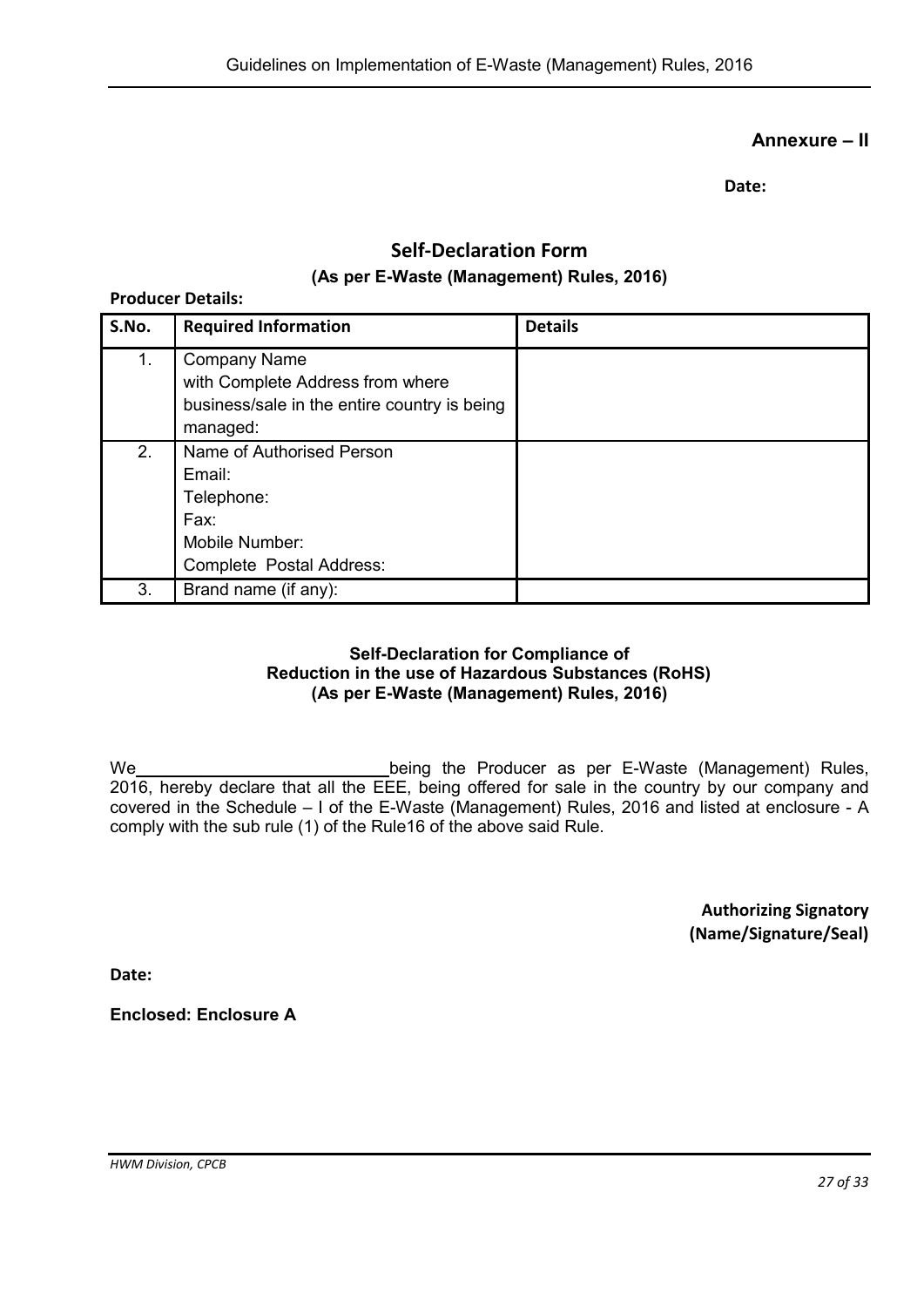## Enclosure - A

| $\overline{\mathsf{s}}$ . | <b>Product</b>     | <b>Product</b> | <b>Model</b> | Weight of                  | Date of               | Compliance                | <b>RoHS</b>            | In case Product             |
|---------------------------|--------------------|----------------|--------------|----------------------------|-----------------------|---------------------------|------------------------|-----------------------------|
| No.                       | Category &         | name**         | No.**        | Product                    | placing on            | with RoHS                 | Information            | is imported                 |
|                           | Code* (as<br>per   |                |              | (kgs) or<br><b>Numbers</b> | market<br>(In case of | Yes/No/<br><b>Partial</b> | provided on<br>product | from other<br>country, name |
|                           | Schedule I of      |                |              |                            | import,               |                           | information            | of the country              |
|                           | E-Waste (M)        |                |              |                            | date of               |                           | booklet                | where product               |
|                           | <b>Rules, 2016</b> |                |              |                            | entry in              |                           | Yes/No                 | is manufactured             |
|                           |                    |                |              |                            | the<br>country)       |                           |                        |                             |
|                           |                    |                |              |                            |                       |                           |                        |                             |
|                           |                    |                |              |                            |                       |                           |                        |                             |
|                           |                    |                |              |                            |                       |                           |                        |                             |
|                           |                    |                |              |                            |                       |                           |                        |                             |
|                           |                    |                |              |                            |                       |                           |                        |                             |
|                           |                    |                |              |                            |                       |                           |                        |                             |
|                           |                    |                |              |                            |                       |                           |                        |                             |
|                           |                    |                |              |                            |                       |                           |                        |                             |
|                           |                    |                |              |                            |                       |                           |                        |                             |
|                           |                    |                |              |                            |                       |                           |                        |                             |
|                           |                    |                |              |                            |                       |                           |                        |                             |
|                           |                    |                |              |                            |                       |                           |                        |                             |
|                           |                    |                |              |                            |                       |                           |                        |                             |
|                           |                    |                |              |                            |                       |                           |                        |                             |
|                           |                    |                |              |                            |                       |                           |                        |                             |
|                           |                    |                |              |                            |                       |                           |                        |                             |
|                           |                    |                |              |                            |                       |                           |                        |                             |
|                           |                    |                |              |                            |                       |                           |                        |                             |
|                           |                    |                |              |                            |                       |                           |                        |                             |
|                           |                    |                |              |                            |                       |                           |                        |                             |
|                           |                    |                |              |                            |                       |                           |                        |                             |
|                           |                    |                |              |                            |                       |                           |                        |                             |
|                           |                    |                |              |                            |                       |                           |                        |                             |

\*\*Add additional rows for products and models

Authorizing Signatory (Name/Signature/Seal)

Date: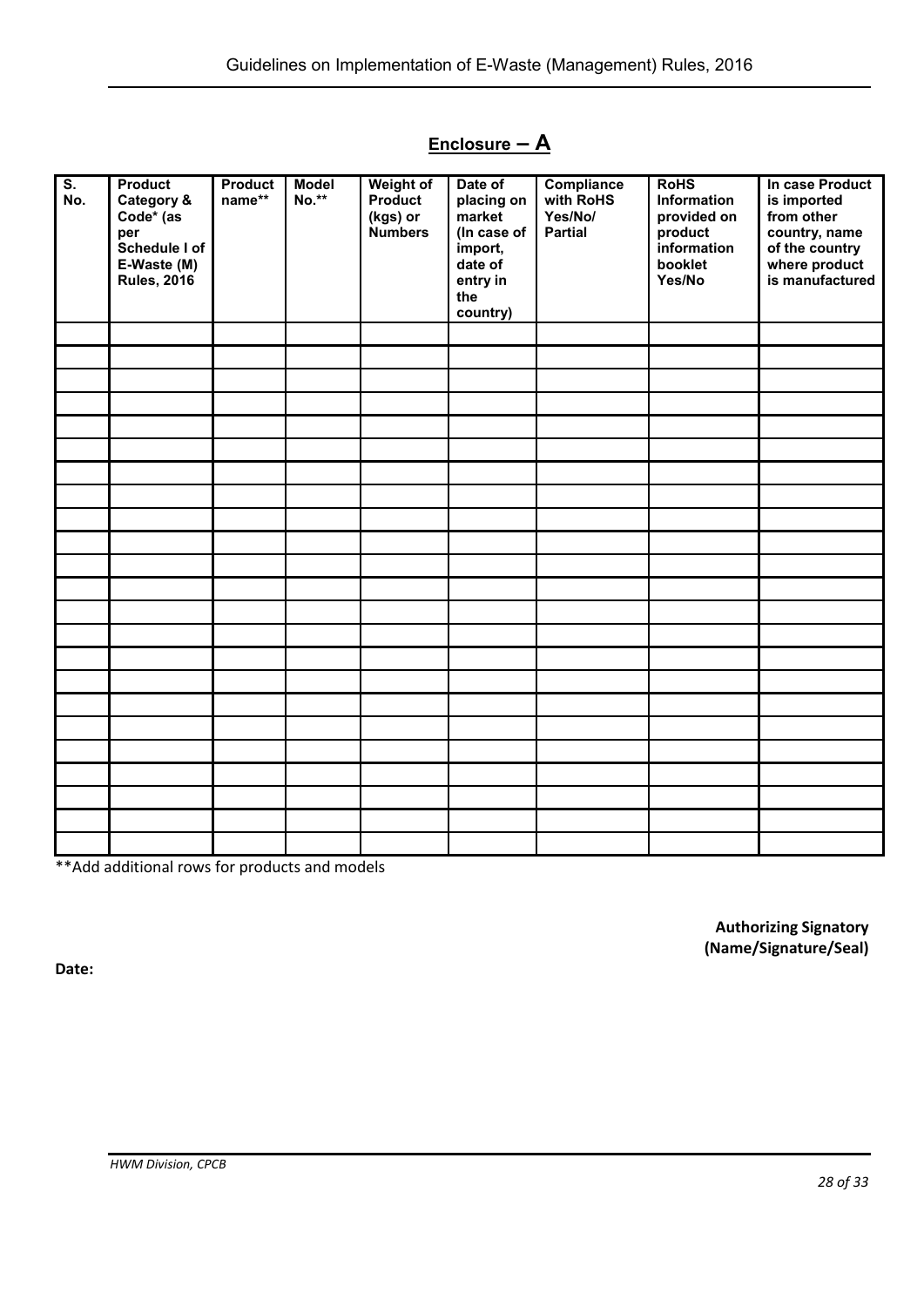## Annexure – III

## Technical Documents for RoHS(EN 50581 of EU)

- 1. General description of the product
- 2. Documents for materials, parts and/or sub-assemblies
- 3. Supplier declarations (covering specific material, part and/or sub-assembly, or a specific range of materials, part and/or sub-assemblies) and/or contractual agreement, such as:
	- (i) Supplier declarations, confirming that the restricted substance content of the material, part, or sub-assembly is within the permitted levels and identifying any exemptions that have been applied
	- (ii) Signed contracts confirming that the producer's specification for the maximum content of restricted substances in a material, part, or sub-assembly is fulfilled.
- 4. Material Declarations:
	- (i) Material declarations providing information on specific substance content and identifying any exemptions that have been applied.

and/or

- 5. Analytical test results:
	- (i) Analytical test results using the methods described or referenced in EN 62321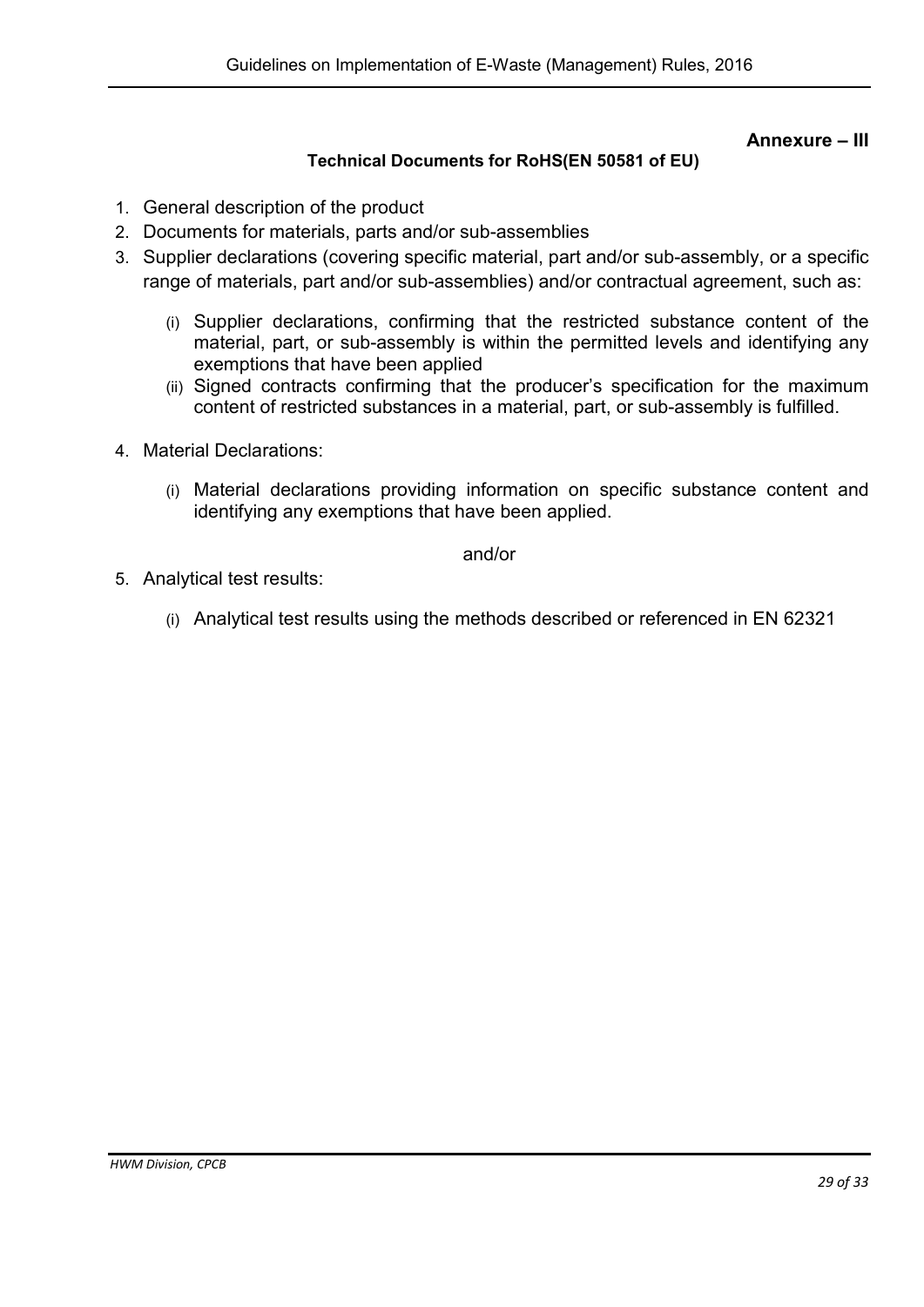## Annexure – IV

## GENERAL STANDARDS FOR DISCHARGE OF ENVIRONMENTAL POLLUTIONTS: - EFFULENTS

| S.No.        | <b>Parameter</b>                                                                    |                                                                            |                                | <b>Standards</b>              |                                                                                                                                       |  |  |
|--------------|-------------------------------------------------------------------------------------|----------------------------------------------------------------------------|--------------------------------|-------------------------------|---------------------------------------------------------------------------------------------------------------------------------------|--|--|
|              |                                                                                     | <b>Inland surface</b><br>water                                             | <b>Public</b><br><b>Sewers</b> | <b>Land for</b><br>irrigation | <b>Marine coastal areas</b>                                                                                                           |  |  |
| $\mathbf{1}$ | $\mathbf 2$                                                                         |                                                                            |                                | 3                             | 4                                                                                                                                     |  |  |
|              |                                                                                     | (a)                                                                        | (b)                            | (c)                           | (d)                                                                                                                                   |  |  |
| 1.           | <b>Colour and</b><br>odour                                                          | <b>Not desirable</b>                                                       | ---                            | Not desirable                 | Not desirable                                                                                                                         |  |  |
| 2.           | <b>Suspended</b><br>solids mg/l, Max.                                               | 100                                                                        | 600                            | 200                           | (a) For process waste<br>water-100<br>(b) For cooling water<br>effluent 10 percent<br>above total<br>suspended matter or<br>influent. |  |  |
| 3.           | <b>Particulate size</b><br>of suspended<br>solids                                   | Shall pass 850<br><b>Micron IS Sieve</b>                                   | --                             | --                            | (a) Floatable solids,<br>Max. 3 mm.<br>Settle able solids, Max.<br>850 microns.                                                       |  |  |
| 4.           | pH Value                                                                            | $5.5$ to $9.0$                                                             | 5.5 to 9.0                     | 5.5 to 9.0                    | 5.5 to 9.0                                                                                                                            |  |  |
| 5.           | <b>Temperature</b>                                                                  | <b>Shall not exceed</b><br>5°C above the<br>receiving water<br>temperature |                                |                               | Shall not exceed 5°C<br>above the receiving<br>water temperature                                                                      |  |  |
| 6.           | Oil and grease<br>mg/l Max.                                                         | 10                                                                         | 20                             | 10                            | 20                                                                                                                                    |  |  |
| 7.           | <b>Total residual</b><br>chlorine mg/l<br><b>Max</b>                                | 1.0                                                                        | ---                            |                               | 1.0                                                                                                                                   |  |  |
| 8.           | <b>Ammonical</b><br>nitrogen (as N),<br>mg/l Max.                                   | 50                                                                         | 50                             |                               | 50                                                                                                                                    |  |  |
| 9.           | <b>Total Kjeldahl</b><br>Nitrogen (as<br>NH <sub>3</sub> ) mg/l, Max.               | 100                                                                        | --                             |                               | 100                                                                                                                                   |  |  |
| 10.          | Free ammonia<br>(as $NH3$ ) mg/l,<br>Max.                                           | 5.0                                                                        | --                             |                               | 5.0                                                                                                                                   |  |  |
| 11.          | <b>Biochemical</b><br>Oxygen demand<br>$1$ [3 days at 27 $^{\circ}$ C]<br>mg/l max. | 30                                                                         | 350                            | 100                           | 100                                                                                                                                   |  |  |
| 12.          | <b>Chemical</b><br>Oxygen<br>Demand, mg/l,<br>Max.                                  | 250                                                                        | --                             | --                            | 250                                                                                                                                   |  |  |
| 13.          | Arsenic (as As),<br>mg/l, Max.                                                      | 0.2                                                                        | 0.2                            | 0.2                           | 0.2                                                                                                                                   |  |  |
| 14.          | Mercury (as Hg),<br>mg/l, Max.                                                      | 0.01                                                                       | 0.01                           | --                            | 0.01                                                                                                                                  |  |  |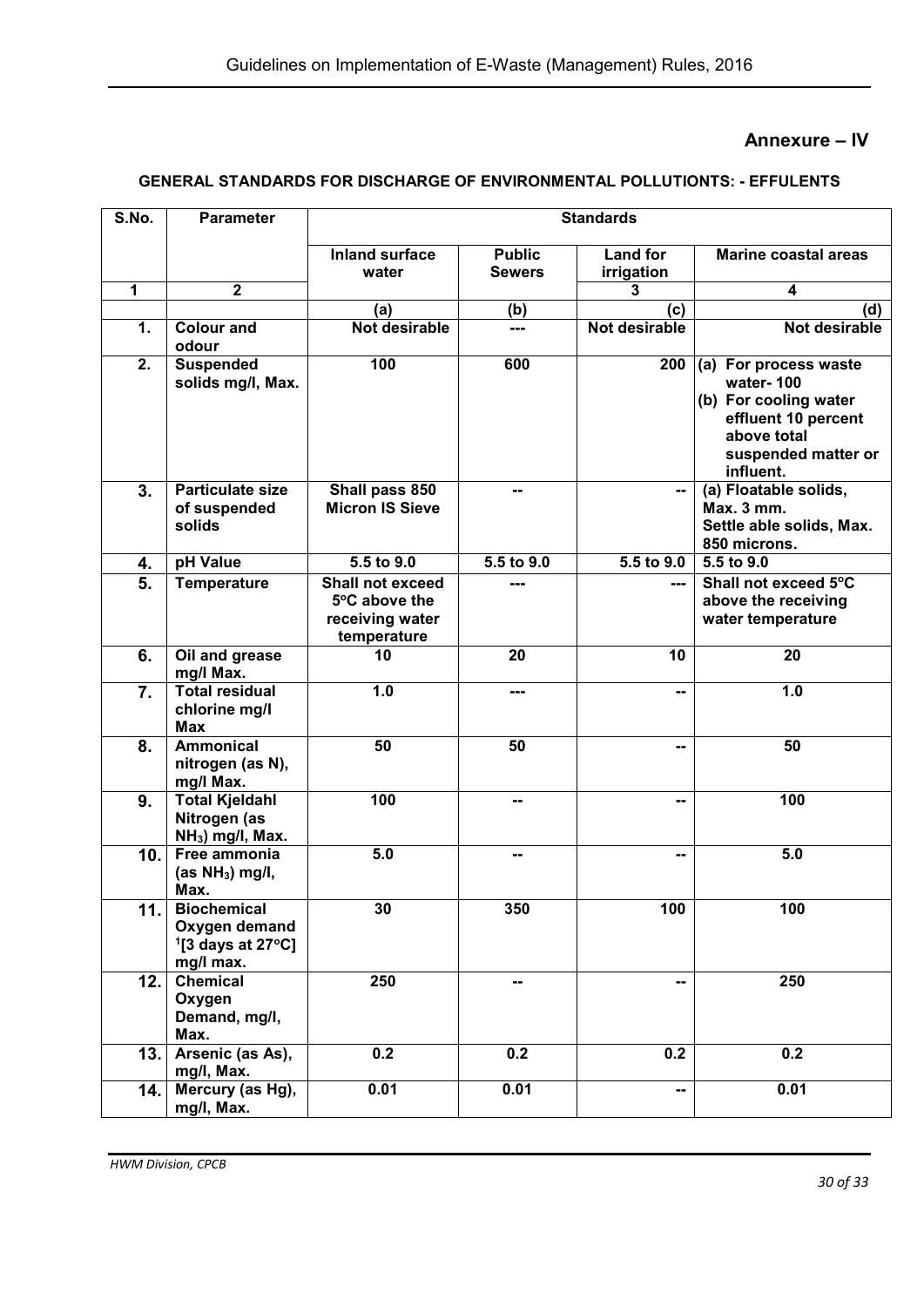| S.No.        | <b>Standards</b><br><b>Parameter</b>                           |                                                               |                                                               |                                                              |                                                            |  |
|--------------|----------------------------------------------------------------|---------------------------------------------------------------|---------------------------------------------------------------|--------------------------------------------------------------|------------------------------------------------------------|--|
|              |                                                                | <b>Inland surface</b><br>water                                | <b>Public</b><br><b>Sewers</b>                                | <b>Land for</b><br>irrigation                                | <b>Marine coastal areas</b>                                |  |
| $\mathbf{1}$ | $\overline{2}$                                                 |                                                               |                                                               | 3                                                            | 4                                                          |  |
|              |                                                                | (a)                                                           | (b)                                                           | (c)                                                          | (d)                                                        |  |
| 15.          | Lead (as Pb)<br>mg/l, max.                                     | 0.1                                                           | 1.0                                                           | $\overline{a}$                                               | 2.0                                                        |  |
| 16.          | Cadmium (as<br>Cd) mg/l, Max.                                  | 2.0                                                           | 1.0                                                           | $\sim$                                                       | 2.0                                                        |  |
| 17.          | <b>Hexavalent</b><br>chromium (as<br>Cr+6), mg/l max.          | 0.1                                                           | 2.0                                                           |                                                              | 1.0                                                        |  |
| 18.          | <b>Total Chromium</b><br>(as Cr.) mg/l,<br>max.                | 2.0                                                           | 2.0                                                           | --                                                           | 2.0                                                        |  |
| 19.          | Copper (as Cu)<br>mg/l, Max.                                   | 3.0                                                           | 3.0                                                           | --                                                           | 3.0                                                        |  |
| 20.          | Zinc (As Zn.)<br>mg/l, Max.                                    | 5.0                                                           | $\overline{15}$                                               |                                                              | $\overline{15}$                                            |  |
| 21.          | Selenium (as<br>Se.) mg/l Max.                                 | 0.05                                                          | 0.05                                                          |                                                              | 0.05                                                       |  |
| 22.          | Nickel (as Ni)<br>mg/l, Max.                                   | 3.0                                                           | 3.0                                                           |                                                              | 5.0                                                        |  |
| 23.          | Cyanide (as CN)<br>mg/l Max.                                   | 0.2                                                           | 2.0                                                           | 0.2                                                          | 0.2                                                        |  |
| 24.          | Fluoride (as F)<br>mg/l Max.                                   | 2.0                                                           | 15                                                            | --                                                           | 15                                                         |  |
| 25.          | <b>Dissolved</b><br>phosphates (as<br>P), mg/l Max.            | 5.0                                                           | --                                                            |                                                              | -−                                                         |  |
| 26.          | Sulphide (as S)<br>mg/l Max.                                   | 2.0                                                           | $\sim$                                                        | --                                                           | 5.0                                                        |  |
| 27.          | <b>Phenolic</b><br>compounds (as<br>$C_6H_5OH$ ) mg/l,<br>Max. | 1.0                                                           | 5.0                                                           |                                                              | 5.0                                                        |  |
| 28.          | Radioactive<br><b>Materials:</b>                               |                                                               |                                                               |                                                              |                                                            |  |
|              | (a) Alpha emitter<br>micro<br>curie/ml.                        | $10^{-7}$                                                     | $10^{-7}$                                                     | $10^{-8}$                                                    | $10^{-7}$                                                  |  |
|              | (b) Beta emitter<br>micro<br>curie/ml.                         | $10^{-6}$                                                     | $10^{-6}$                                                     | $10^{-7}$                                                    | $10^{-6}$                                                  |  |
| 29.          | <b>Bio-assay test</b>                                          | 90% survival of<br>fish after 96<br>hours in 100%<br>effluent | 90% survival<br>of fish after<br>96 hours in<br>100% effluent | 90%survival<br>of fish after<br>96 hours in<br>100% effluent | 90% survival of fish after<br>96 hours in 100%<br>effluent |  |
| 30.          | Manganese (as<br>Mn)                                           | $2$ mg/l                                                      | $2$ mg/l                                                      |                                                              | $2$ mg/l                                                   |  |
| 31.          | Iron (as Fe)                                                   | $3$ mg/l                                                      | $3$ mg/l                                                      | $\sim$                                                       | $3$ mg/l                                                   |  |
| 32.          | Vanadium (as V)                                                | $0.2$ mg/l                                                    | $0.2$ mg/l                                                    | $\overline{\phantom{a}}$                                     | $0.2$ mg/l                                                 |  |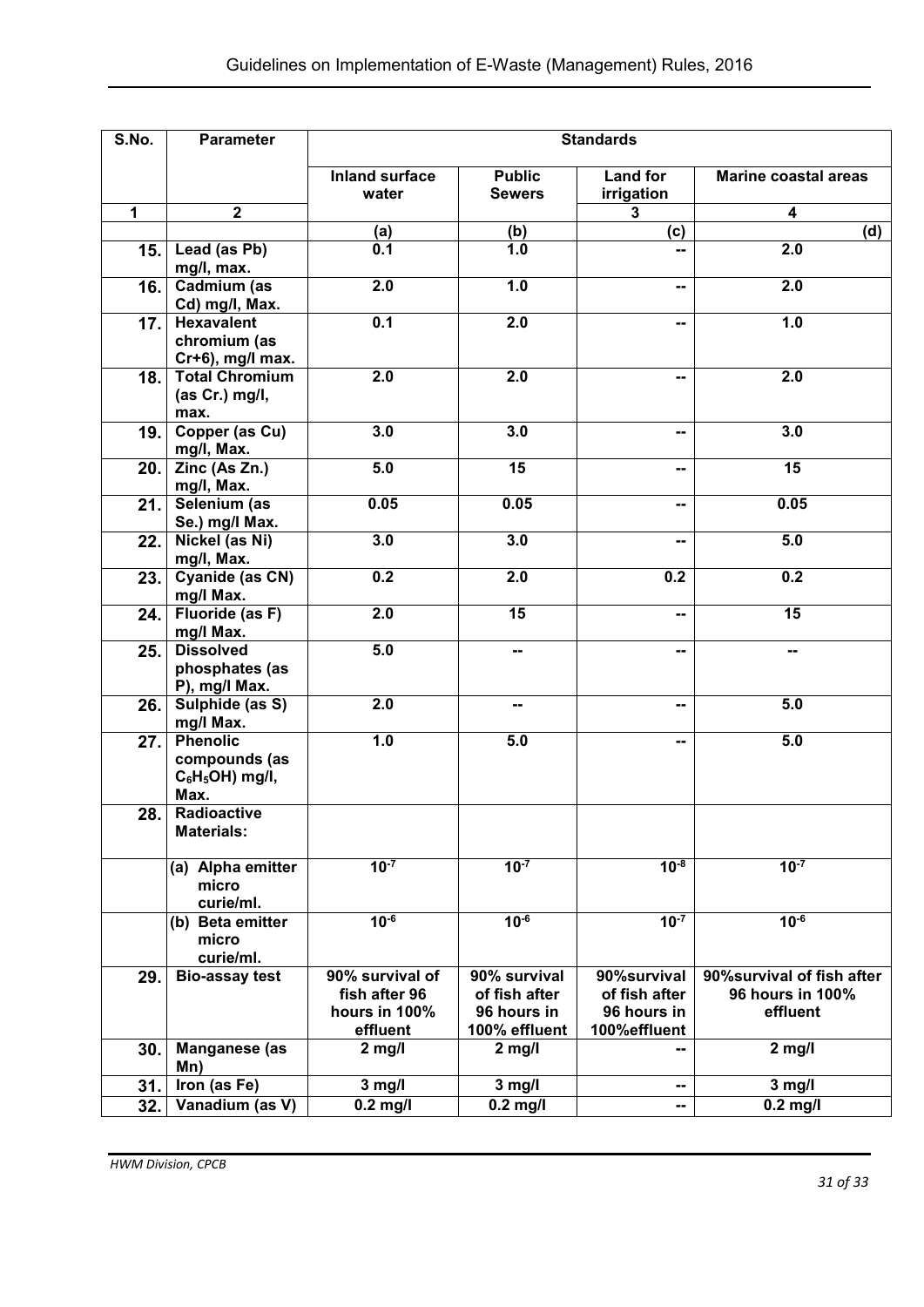| S.No. | <b>Parameter</b>        |                                |                                | <b>Standards</b>              |                             |
|-------|-------------------------|--------------------------------|--------------------------------|-------------------------------|-----------------------------|
|       |                         | <b>Inland surface</b><br>water | <b>Public</b><br><b>Sewers</b> | <b>Land for</b><br>irrigation | <b>Marine coastal areas</b> |
|       |                         |                                |                                |                               |                             |
|       |                         | (a)                            | (b)                            | (c)                           |                             |
| 33.   | <b>Nitrate Nitrogen</b> | 10 mg/l                        | $- -$                          | $\sim$                        | 20 mg/l                     |